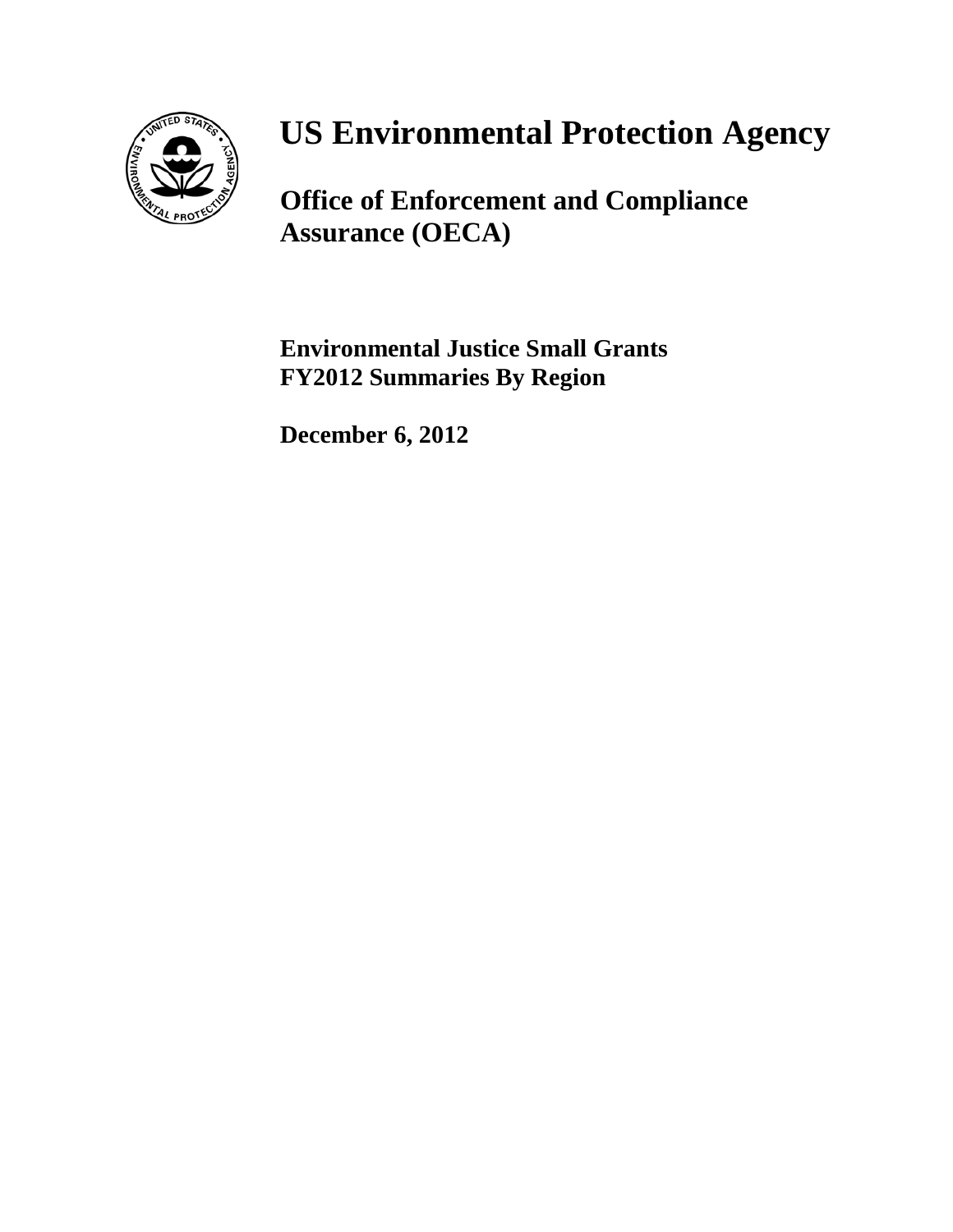# **Region 1**

**Recipient:** The Way Home, Inc. **Project Name:** Integrating Tenant Services in Pest Management **Project Location:** Manchester, NH **Issue:** Pesticide exposure

## **"The Way Home, Inc. Seeks Healthier Solutions for Chronic Pest Problems in Low Income Rental Housing"**

The Way Home, Inc. will provide education to help tenants and property owners understand healthier alternatives for pest control and to reduce incidences of adverse health effects due to the mishandling of pesticides and pesticide residue. The project, which targets multi-family residential buildings, seeks to promote the safe use of household pesticides and healthy pesticide alternatives resulting in reduced exposure to pest infestations that may cause asthma in children and allergic reactions. The Way Home, Inc. will further its objectives by partnering with certified pest management professionals to establish a residential building inspection and monitoring system to detect household pests and train residents and property owners to safely use pest control products while providing comprehensive plans for long term pest control.

**Recipient:** JSI Research and Training Institute **Project Name:** Latino Youth Lead Environmental Awareness and Action **Project Location:** Lawrence, MA **Issue:** Pesticide exposure

#### **"Youth Empowered to Fight Toxic Exposure through Public Outreach"**

The goal of this project is to build the capacity of Latino youth in Lawrence, MA to take a leadership role in identifying and addressing toxic exposures in the home. Youth leaders will teach community members to conduct in-home assessments to identify health hazards such as lead and other asthma triggers and how to safely store and use household pesticides and chemicals. Project participants will also develop the skills necessary to engage in outreach opportunities by hosting community workshops, facilitating peer-to-peer trainings and presenting the project and related findings to the Mayor's Health Task Force.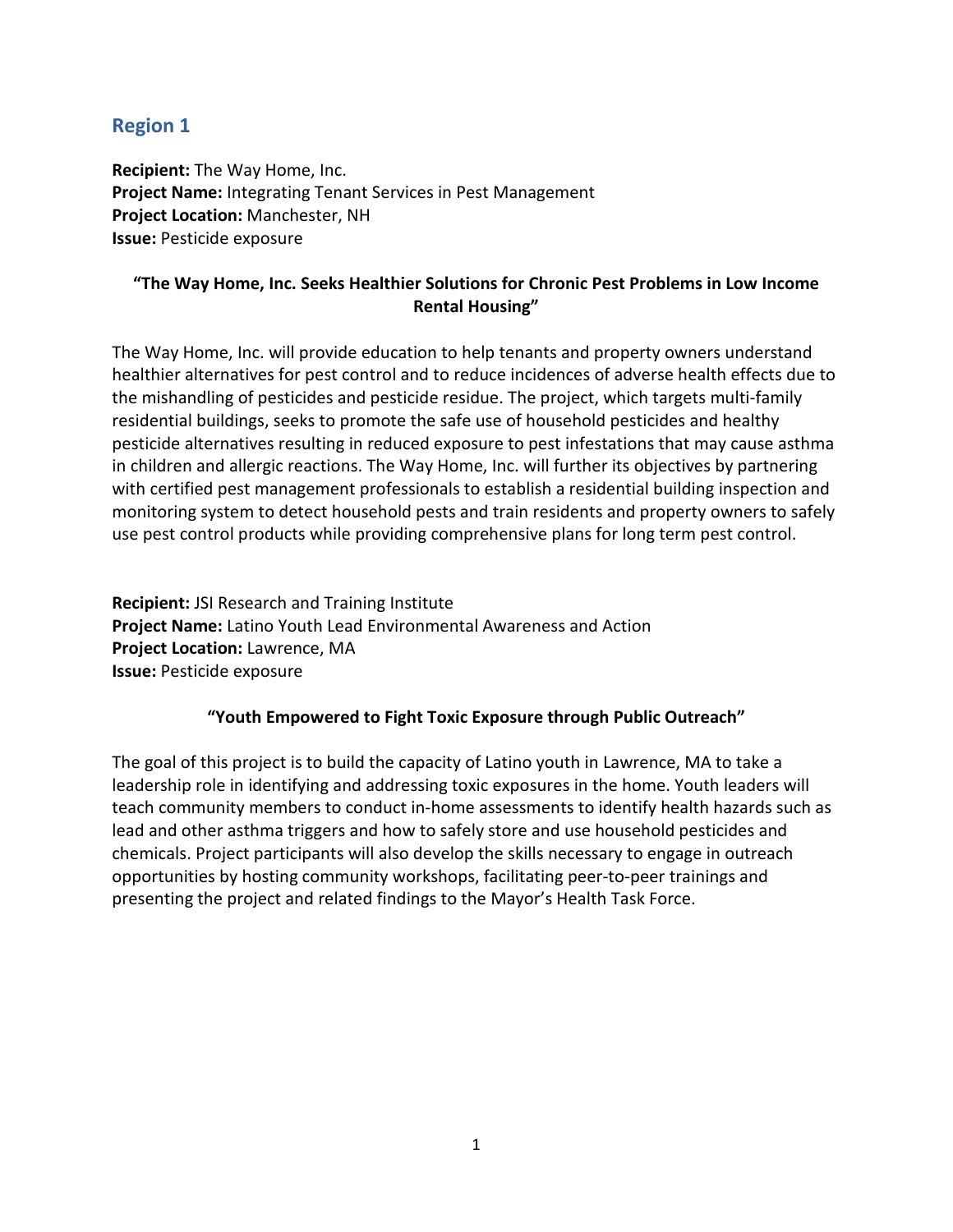**Recipient:** Partners for a Healthier Community **Project Name:** Springfield Community Air Mobilization Project **Project Location:** Springfield, MA **Issue:** Air quality, reducing exposure to outdoor air pollution

# **"Partners for a Healthier Community Committed to Reducing Environmental Risks through Collaborative Partnerships"**

The Springfield Community Air Mobilization Project (SCAMP) will work with residents in several Springfield, Massachusetts neighborhoods impacted by high levels of outdoor air pollution and other environmental hazards. The goal of this project is to foster full resident participation in efforts to educate community residents on how to assess air quality, understand associated health concerns, conduct air monitoring/assessment and implement strategies to reduce exposure and health risks. SCAMP will also partner with area schools to educate youth on strategies to address air quality issues and prepare them to become community leaders.

**Recipient:** Groundwork Lawrence **Project Name:** Safe Soil: Gardening in Lawrence **Project Location:** Lawrence, MA **Issue:** Contaminated soil

# **"Groundwork Lawrence Educates Low-income Residents about the Dangers of Gardening in Contaminated Soil"**

Groundwork Lawrence seeks to educate low-income residents about the importance of safe soil and steps to reduce their exposure to contaminated soil. They will work with residents to test the soil in their backyard for contaminants such as lead and map these soil tests along with existing data made available as part of the city's home de-leading program. Maps that identify contaminated hot-spots will be used for future city planning. The project will also work with partners in the community to replace the contaminated soil in one of the vacant lots currently being used for gardening by local residents.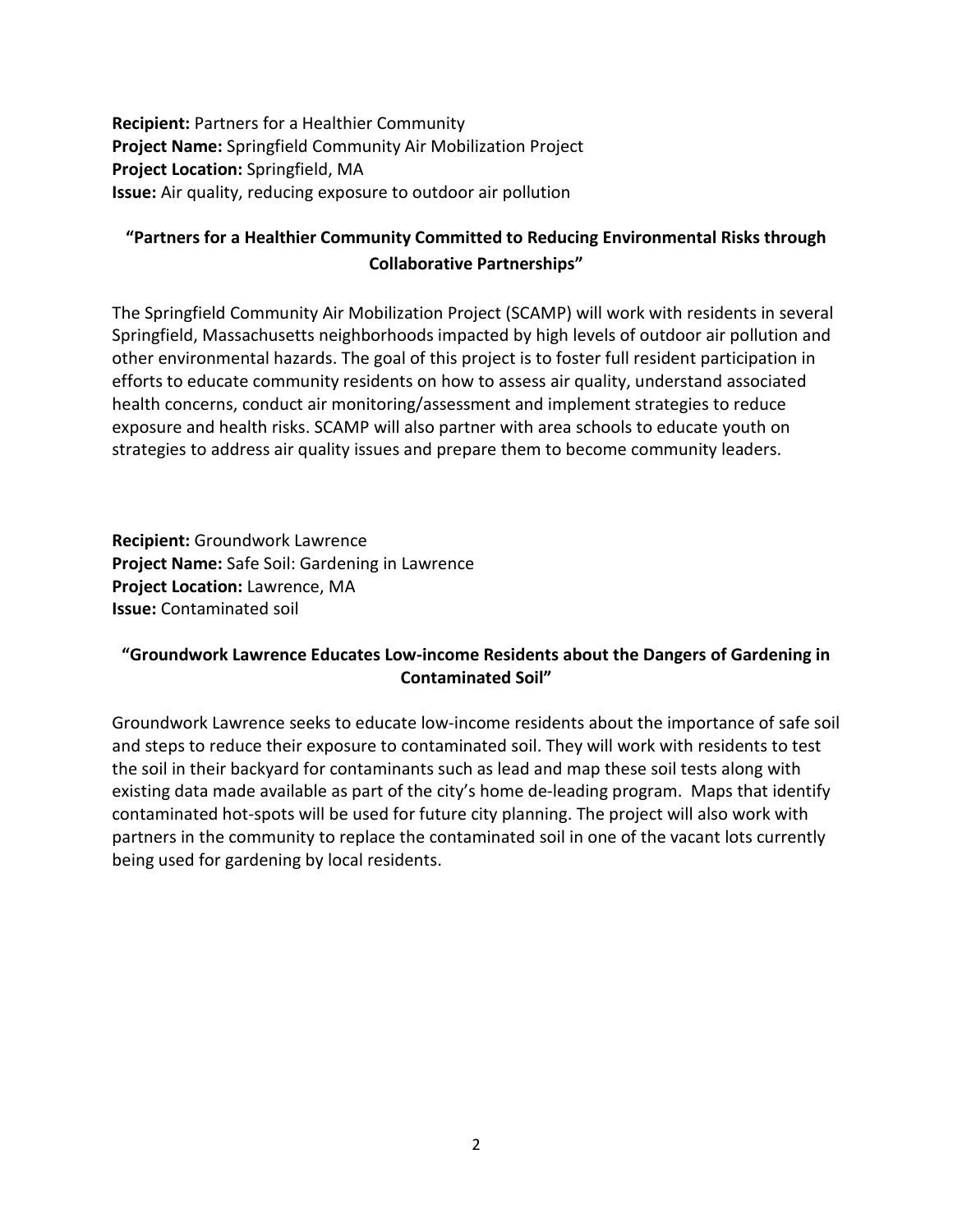**Recipient:** Regional Environmental Council **Project Name:** Weatherize Worcester: Community Mobilization for Weatherization and Energy **Efficiency Project Location:** Worcester, MA **Issue:** Air quality, energy efficiency and weatherization

#### **"Low-income Residents in Worcester Learn to Improve Indoor Air Quality"**

The Regional Environmental Council (REC) seeks to educate and mobilize residents in Worchester neighborhoods to address environmental and health issues associated with poor indoor air quality. REC will engage and encourage community support by hosting a series of locally based workshops, door to door canvassing events, and partnering with area small businesses and faith-based organizations. REC will work with residents to improve ventilation and air circulation in older homes, identify and reduce excessive moisture and reduce potentially harmful biological agents as they relate to indoor air quality. The project will also provide residents with resources and information necessary to access local and state energy efficiency programs in an effort to reduce carbon emissions as well as lower energy and heating costs.

# **Region 2**

**Recipient:** Clean Air Coalition of Western New York **Project Name:** Building Community Capacity to Reduce Air Pollution **Project Location:** Buffalo, NY **Issue:** Air Quality, monitoring

#### **"Coalition Addresses Adverse Impacts of Freight Transportation on Minority Communities"**

The Clean Air Coalition of Western New York will educate community leaders in Buffalo about the adverse health impacts of freight transportation on communities closest to freight transport hubs. The project will build the capacity of local leaders to understand and advocate for solutions to reduce their community's disproportionate exposure to diesel exhaust. This project also educates residents about the possible health risks from exposure to pollution associated with high freight traffic. Residents will learn how to take air samples and share air quality data with the broader community.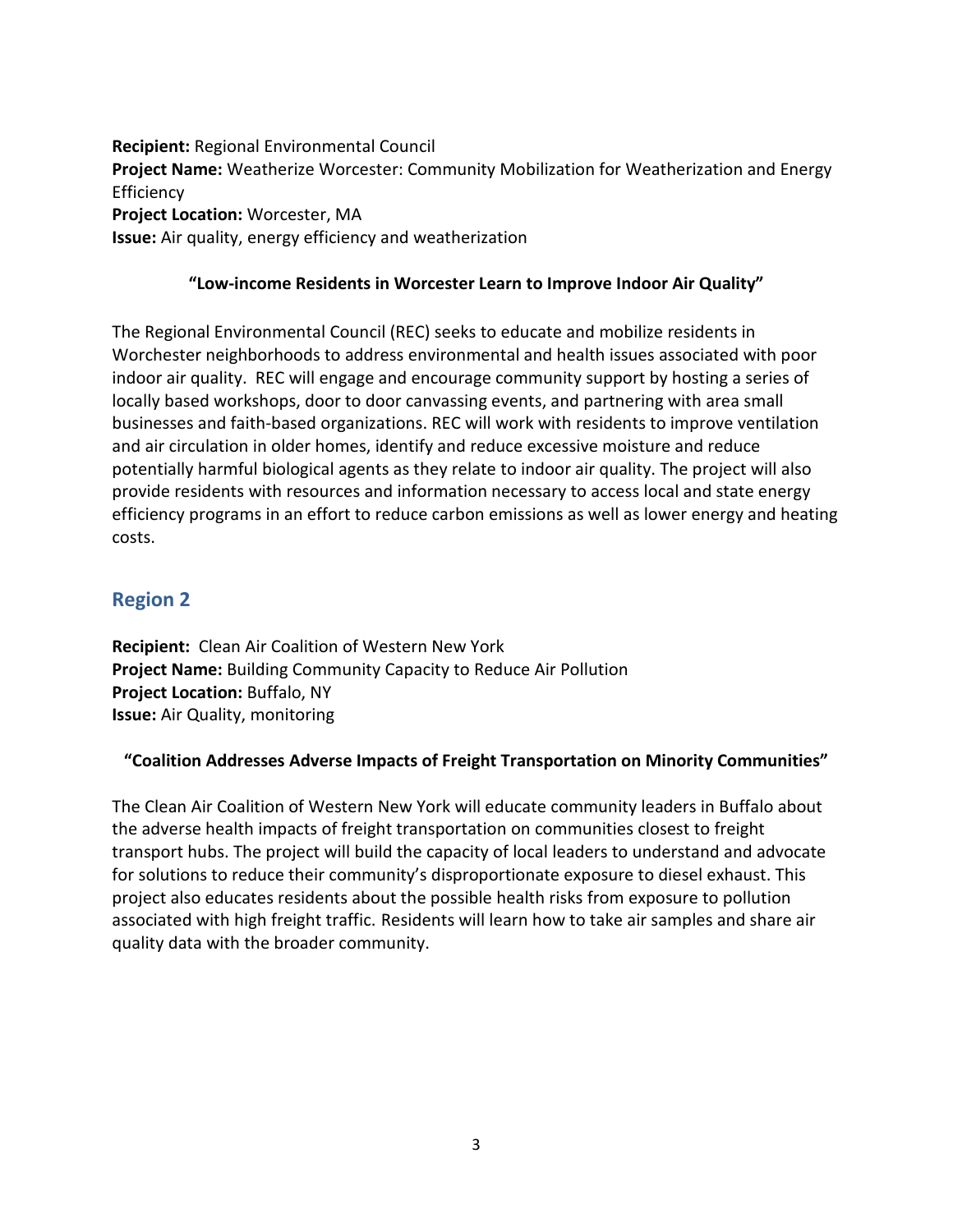**Recipient:** Hudson River Sloop Clearwater, Inc. **Project Name:** The Peekskill Urban Watershed Initiative **Project Location:** Peekskill, NY **Issue:** Water quality

## **"Project Seeks to Improve Water Quality through Community Engagement and Youth Empowerment"**

Hudson River Sloop Clearwater, Inc., working closely with a broad range of partners, will lead a collaborative, community-based watershed planning and protection initiative focused on the urban watershed of the City of Peekskill, New York. These local bodies of water provide various uses for the community including subsistence fishing, swimming, and recreational uses. Through training, technical assistance and hands on activities, the community will develop the knowledge and tools to address the needs of the watershed and learn to become actively involved in government decision making. Residents will also learn about environmental hazards and health risks associated with polluted local waterways. The project will foster youth involvement through the creation of an Urban Watershed Steward program, promoting peerto-peer learning, neighborhood cleanup projects and sustainability.

**Recipient:** Leaders for the World, Inc. **Project Name:** Watermark **Project Location:** San Juan, PR **Issue:** Solid waste, water quality

#### **"Puerto Rican Youth Learn to Reduce Wastes and Protect the Environment"**

This project seeks to raise awareness of the environmental and public health effects of improper solid waste disposal in the Cantera Peninsula of San Juan, Puerto Rico. Area youth will learn practices that promote the elimination of water pollution and sustainable environmentally-friendly behaviors. These changes in behavior will lead to the reduction of waste and contaminants in the estuarine ecosystems that are part of the Cantera Peninsula. Youth participants will receive more than 60 hours of environmental education about the Clean Water Act and Solid Waste Disposal Act, learn waste management strategies, and acquire the tools to make informed decisions that promote sustainability.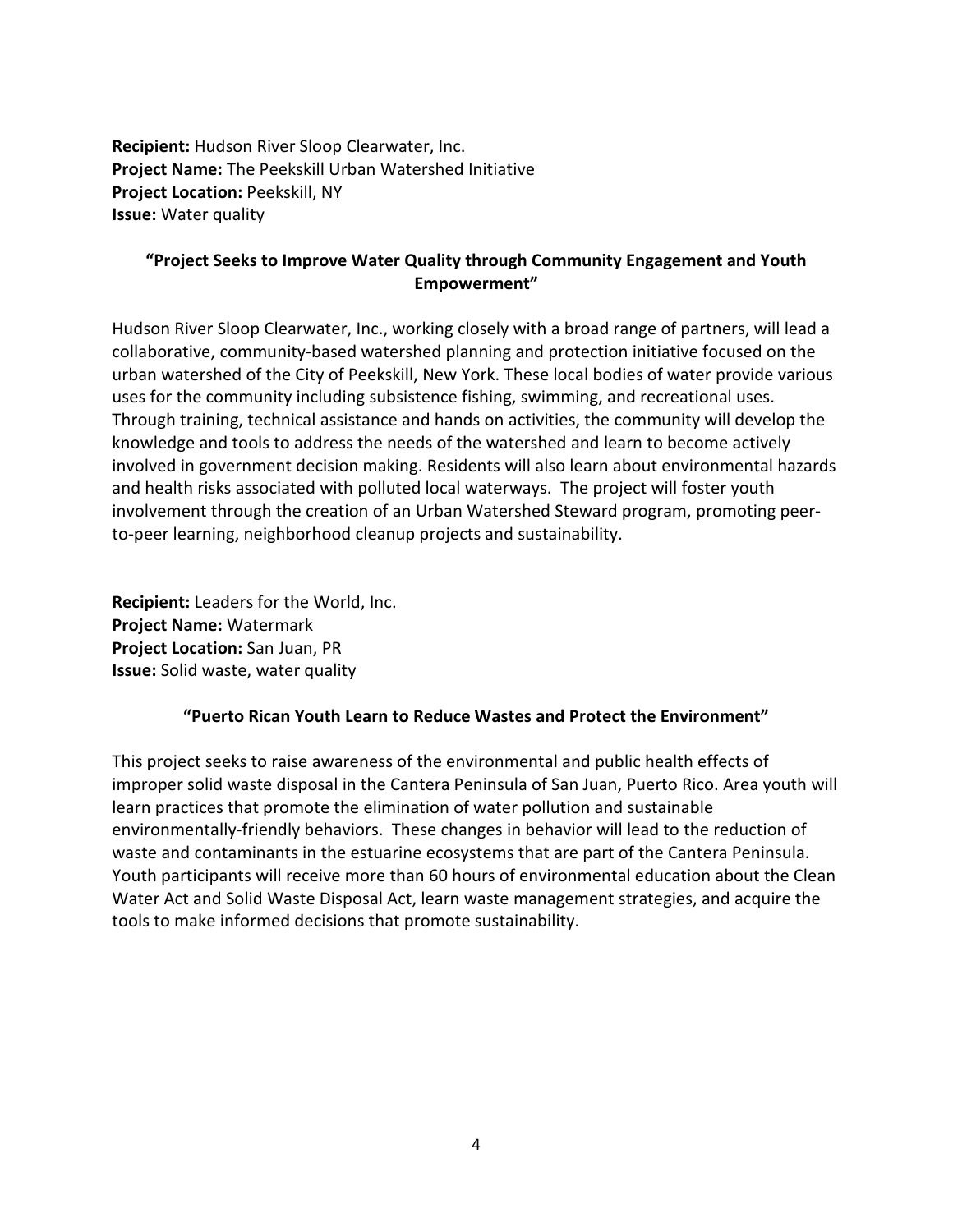**Recipient:** Onondaga Environmental Institute, Inc. **Project Name:** Promoting Healthy Homes in Syracuse through Public Awareness and Training **Project Location:** Syracuse, NY **Issue:** Pesticide exposure

## **"Onondaga Environmental Institute Trains Low-income Residents to Address Residental Hazards"**

Onondaga Environmental Institute's (OEI) project seeks to address elevated blood lead levels and high asthma rates affecting low-income, minority residents in Syracuse, New York. This initiative will educate residents about the dangers of living in unhealthy homes and provide residents with available corrective actions. The primary vehicle for raising public awareness will be four community meetings in economically stressed neighborhoods with high incidences of lead poisoning, asthma hospitalization and pre-1978 housing stock. Residents will receive training on the dangers of toxic substances such as lead, asbestos, radon and mold which may be present in residents' homes. The project will also offer OSHA and EPA certification training to under-employed and unemployed city residents seeking employment opportunities in the building and construction trades.

**Recipient:** Scuba Dog Society, Inc. **Project Name:** Community Engagement in Solid Waste Management, Recycling and Coastal Conservation in Loiza **Project Location:** Loiza, PR **Issue:** Solid waste, marine protection

## **"SDS Fights Marine Debris in Puerto Rican Coastal Community"**

This project will address the environmental and public health threats posed by marine debris surrounding the Loiza coastal communities in Puerto Rico. The residents of Loiza will assess the barriers to protecting local waterways and soil from the illegal dumping of solid waste and address deficiencies in the current waste management services. Through a hands-on educational program including workshops and community forums, residents will learn to conduct environmental assessments, monitor environmental conditions, create a viable community recycling program and establish other safeguards against the negative effects of marine debris on waterways used for subsistence fishing and recreation.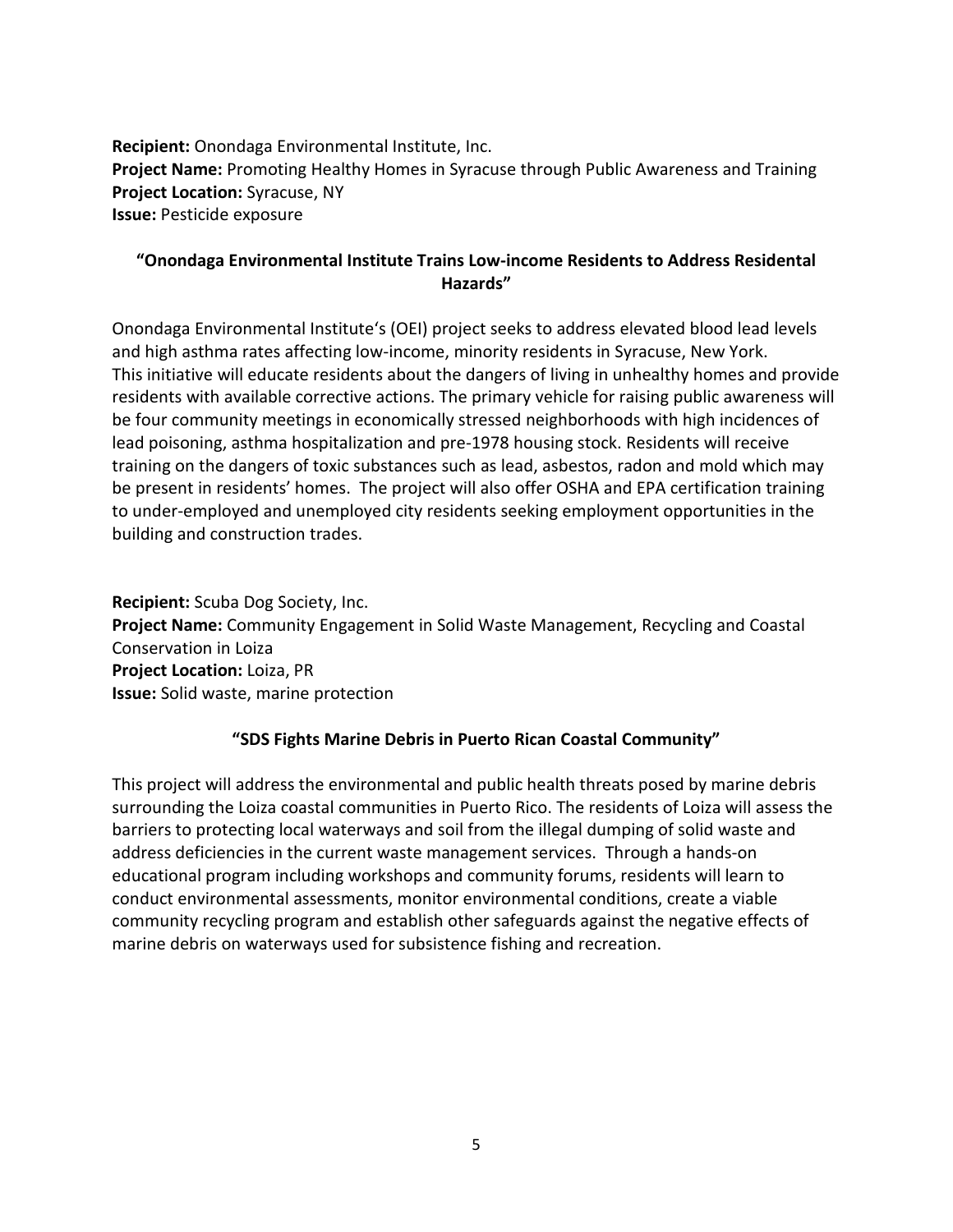# **Region 3**

**Recipient:** Southern Appalachian Labor School **Project Name:** Coalfield Environmental Health Project **Project Location:** Fayette County, WV **Issue:** Water quality

## **"Southern Appalachian Labor School Seeks to Reduce Heath Impacts of Large Scale Surface Mining"**

Through its Coalfield Environmental Health Project, the Southern Appalachian Labor School will educate residents of the Loop Creek and Laurel Creek area on the possible health impacts of large scale surface mining. Residents will be trained by environmental and surface mine experts and learn how to identify and report statutory violations. The project's overarching goal is to build a permanent group of knowledgeable residents who will lead citizen efforts to promote enforcement of existing laws on surface mines.

**Recipient:** Natural Lands Trust **Project Name:** Addressing Sea-Level Rise in Downe Township **Project Location:** Downe Township, NJ **Issue:** Water quality

# **"Natural Lands Trust Seeks to Tackle Threats Against Downe Township Water Supplies"**

Natural Lands Trust will examine potential threats and vulnerabilities to the septic systems and drinking water supplies in Downe Township, N.J. This project will examine strategies for responding to climate change with a focus on Sea Level Rise (SLR) and extreme storm events in economically depressed communities along the Delaware Bay. This project is intended to serve as a pilot study about strategies for responding to the potential impacts of climate change on water supplies and infrastructure for bayshore communities throughout the Delaware Estuary.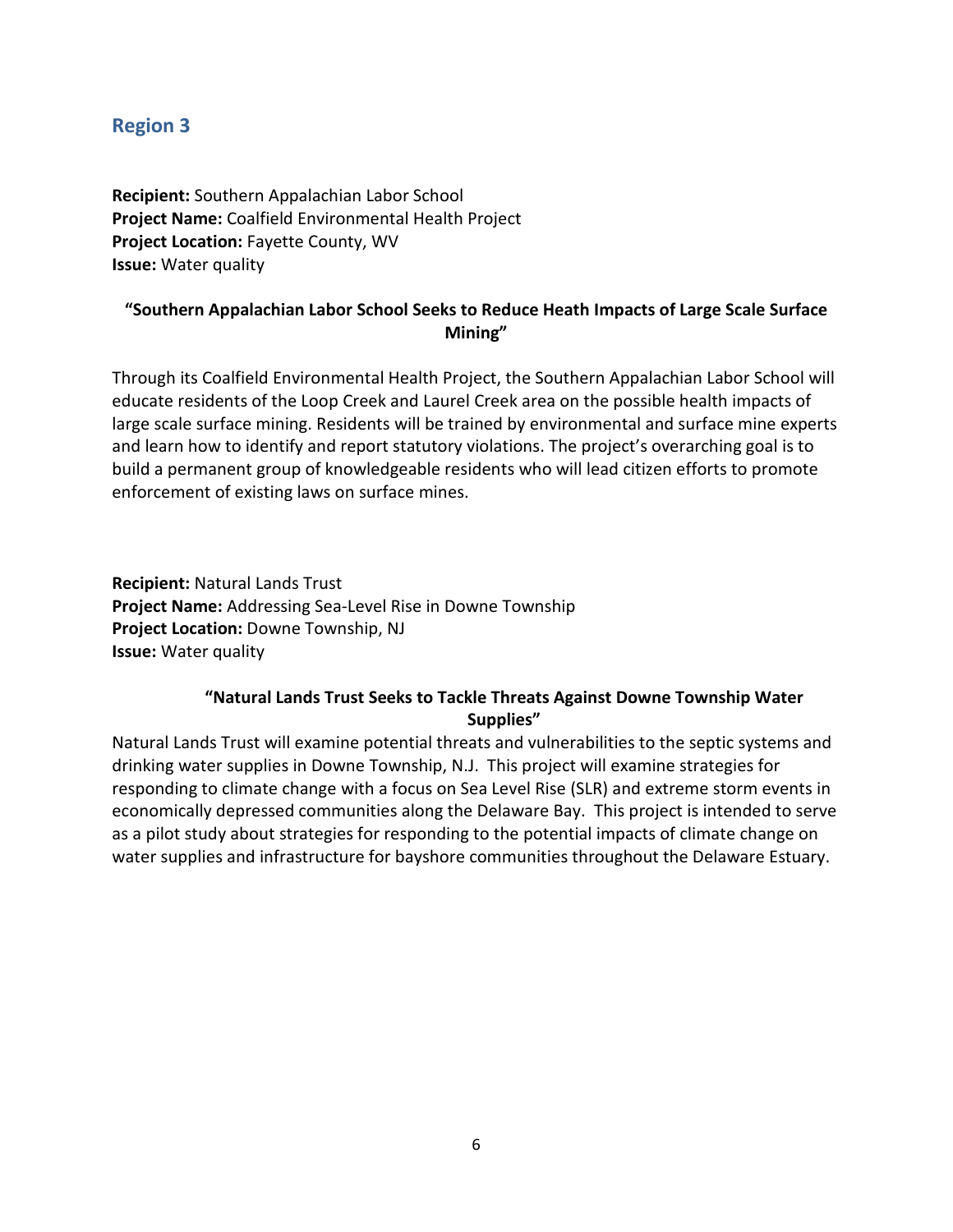**Recipient:** Clean Air Council **Project Name:** South Wilmington Air Quality Assessment Study **Project Location:** Wilmington, DE **Issue:** Clean air

#### **"Clean Air Council Combats Air Pollution in South Wilmington, Delaware"**

The goal of this project is to examine Wilmington, Delaware City Ordinance 02-116 which is intended to prevent or limit fugitive dust. The project also seeks to ensure the ordinance is effectively implemented and enforced in the community where residents are burdened by a number of air pollution sources including industrial, manufacturing, and transportation sources. The Clean Air Council will conduct interviews with local government officials in an effort to understand the background behind the current ordinance and how it has been implemented. The Council will also conduct interviews with members of the South Wilmington community to learn about ways in which the law could be implemented more effectively.

**Recipient:** Southeast Rural Community Assistance Project (RCAP) **Project Name:** Delaware Homeowner's Associations Onsite Wastewater Sustainability Project **Project Location:** Delaware (Sussex and Kent Counties) **Issue:** Clean water, safe drinking water

## **"RCAP Seeks Solid Waste Management Solutions for Financially Burdened Delaware Communities"**

Southeast Rural Community Assistance Project (RCAP) RCAP seeks to create a sustainable system of solid waste management and removal in ten rural, low-income Delaware communities. This project will address the environmental, public health and financial burdens of each community and provide assistance in properly maintaining wastewater treatment systems. The project will ensure functional sustainability of the wastewater treatment systems, compliance with local and federal regulations and explore ways to address health hazards due to improperly treated wastewater.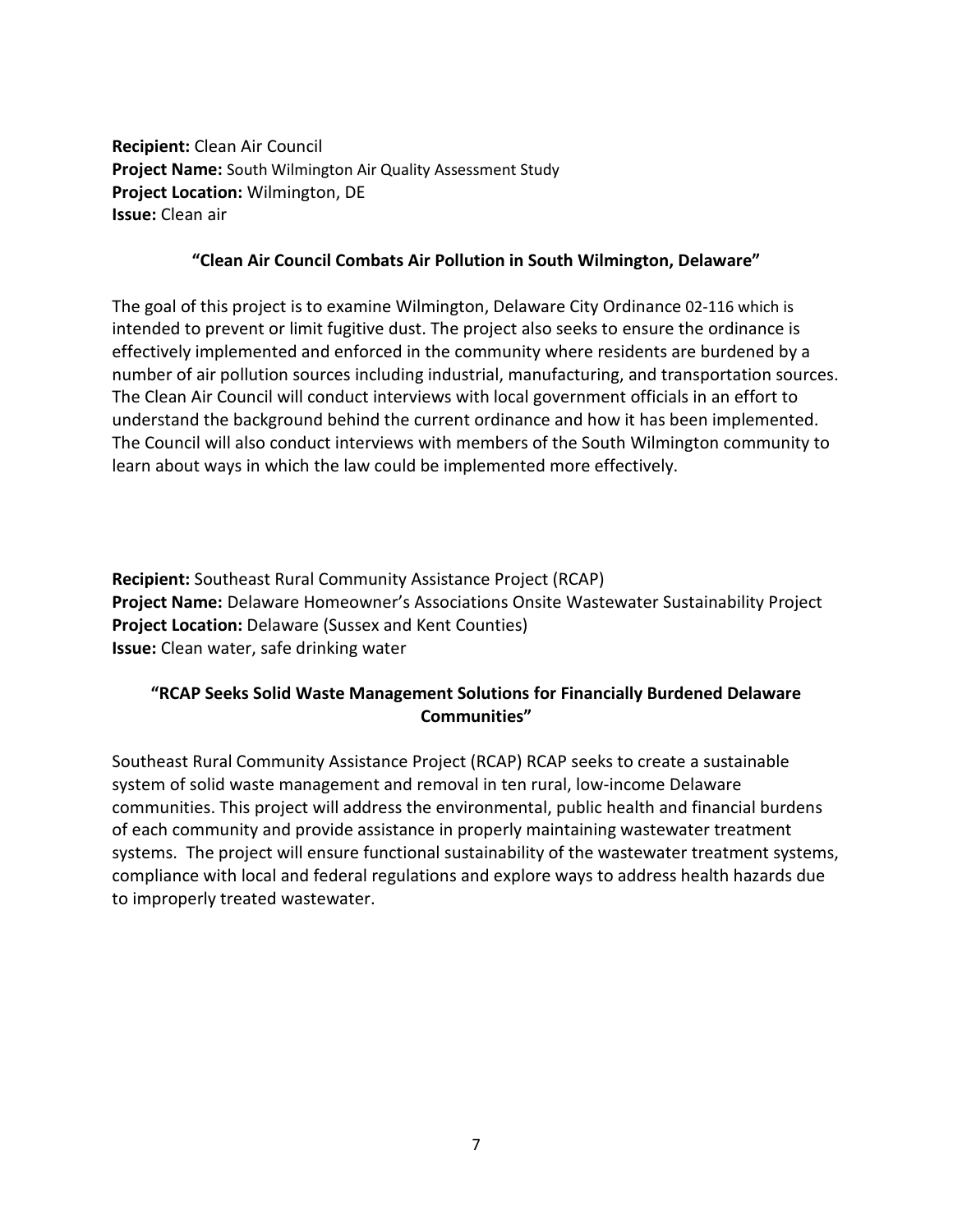# **Region 4**

**Recipient:** Legacy Village, Inc., **Project Name:** Reach Two-Teach Two: Building Environmental Education Outreach Capacity **Project Location:** Cary and Rolling Fork, MS **Issue:** Water and air quality

#### **"Legacy Village Helps to Identify Contaminants in Vulnerable Communities"**

Legacy Village seeks to organize, educate and build capacity among Cary and Rolling Fork residents and property owners, helping them to identify and address potentially harmful contaminants found in drinking water, homes, and air. The project addresses these concerns in a two-phase approach that incorporates community education and research to address environmental vulnerabilities and health risks among residents. Activities include community forums, neighborhood outreach, networking with faith-based organizations and data collection and analysis.

**Recipient:** Mobile Baykeeper, Inc. **Project Name:** Threemile Creek Environmental Awareness and Action **Project Location:** Mobile, AL **Issue:** Water quality

#### **"Mobile Baykeeper Works to Reduce Contamination of Local Waterway"**

Mobile Baykeeper will train residents in communities surrounding Threemile Creek to conduct long-term monitoring of local waterways. Through data collection and analysis, the community will develop strategies to reduce impacts from stormwater runoff. The project will meet its goal by establishing a comprehensive outreach and education campaign, community cleanup efforts and a coalition of residents dedicated to sustaining clean waterways.

**Recipient:** Cape Fear River Watch, Inc. **Project Name:** Lower Cape Fear River Basin Eco Camp **Project Location:** Wilmington, NC **Issue:** Water quality, education, stewardship

#### **"Cape Fear River Watch Fosters Future Environmental Leaders"**

Cape Fear River Watch, Inc. intends to address the lack of affordable environmental education for children living in the Greenfield Lake and Burnt Mill Creek watersheds in Wilmington, North Carolina. The organization will establish environmentally-focused camps for underserved children ages 8 to 17. The camps, with activities focused on learning about the Clean Water Act, Safe Drinking Water Act and the Federal Insecticide, Fungicide, and Rodenticide Act, will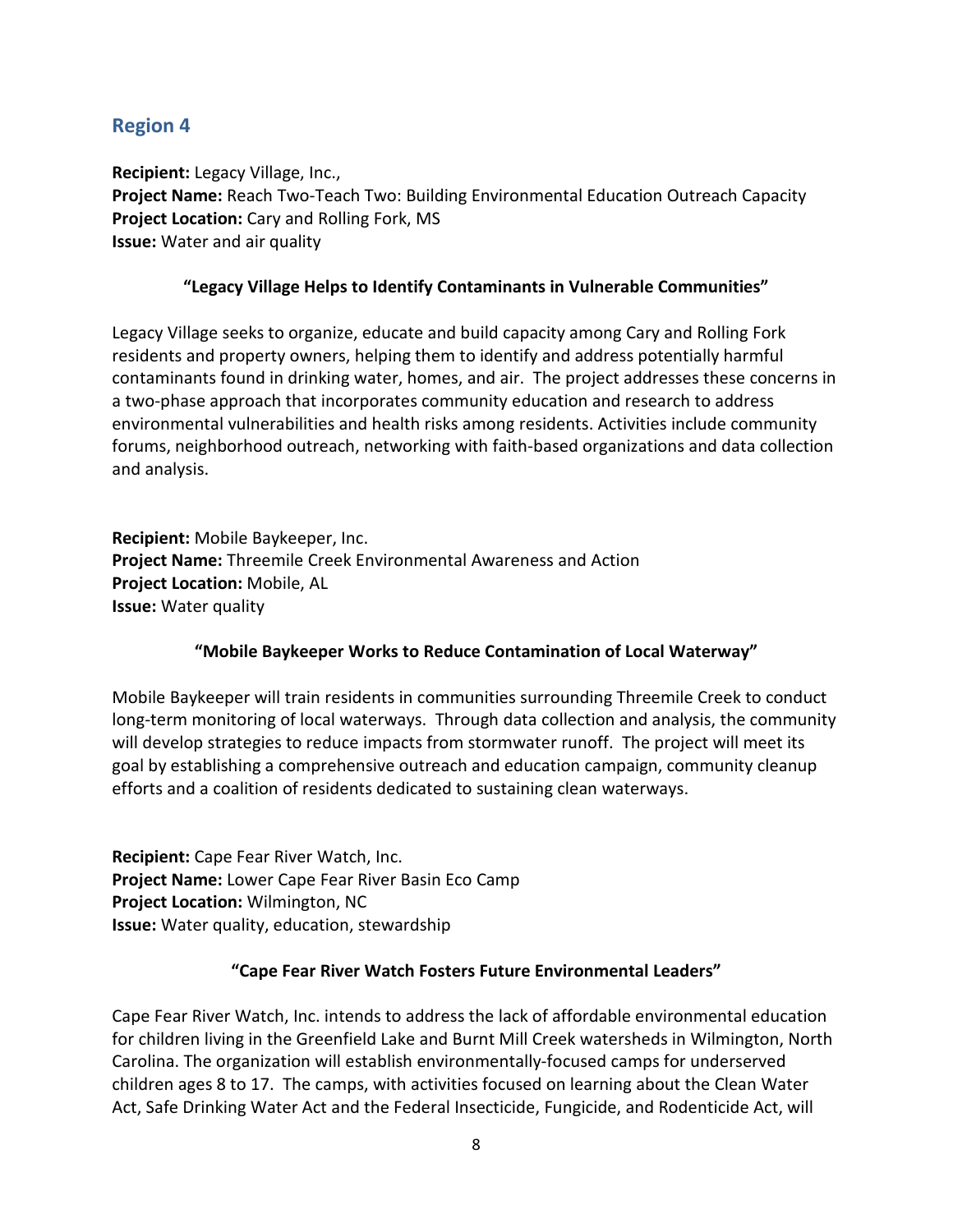teach participants to be excellent stewards of the environment through personal action. Students will gain experience in scientific methods related to the survey of water quality and field work. Learning data analysis will lead to finding solutions to minimize negative impacts on local waterways. Students will also be encouraged to make real-world connections and develop critical thinking skills through the exploration of New Hanover County watershed.

**Recipient:** Toxic Free North Carolina **Project Name:** Beyond Education to Engagement: North Carolina Farmworkers and Workplace Pesticide Exposure Regulations **Project Location:** Raleigh, NC **Issue:** Pesticide exposure

#### **"North Carolina Immigrant Farmworkers Learn About Federal Worker Protection Standards"**

Toxic Free NC seeks to improve the health and safety of migrant and seasonal farmworkers through education about pesticide exposure by creating a plain-language analysis of EPA's Worker Protection Standards available in both Spanish and English. The project will develop and deliver a series of training sessions throughout North Carolina. These sessions will cover workers' rights as they relate to pesticides in the workplace and EPA's proposed revisions to the Worker Protection Standard. The project hopes to encourage immigrant and low-income workers to become engaged in local and federal rulemaking processes that may impact their health, safety and welfare.

**Recipient:** Farmworker Association of Florida, Inc. **Project Name:** Pesticide Safety and Environmental Health Project **Project Location:** Apopka, FL **Issue:** Pesticide exposure

#### **"Florida Farmworkers Learn to Reduce Exposure to Pesticides"**

The Farmworker Association of Florida seeks to find a resolution to the under-reporting of pesticide related illnesses and lack of health education for area farmworkers. The organization will fund a special initiative of its Pesticide Safety and Environmental Health (PSEH) project. The work of this initiative, which involves monitoring working conditions and education on toxic substances, aligns with the Toxic Substances Control Act and Federal Insecticide, Fungicide, and Rodenticide Act. Through the PSEH project, the Farmworker Association will help to reduce pesticide exposure, improve the health of farmworkers and train healthcare providers to address health issues that stem from pesticide exposure.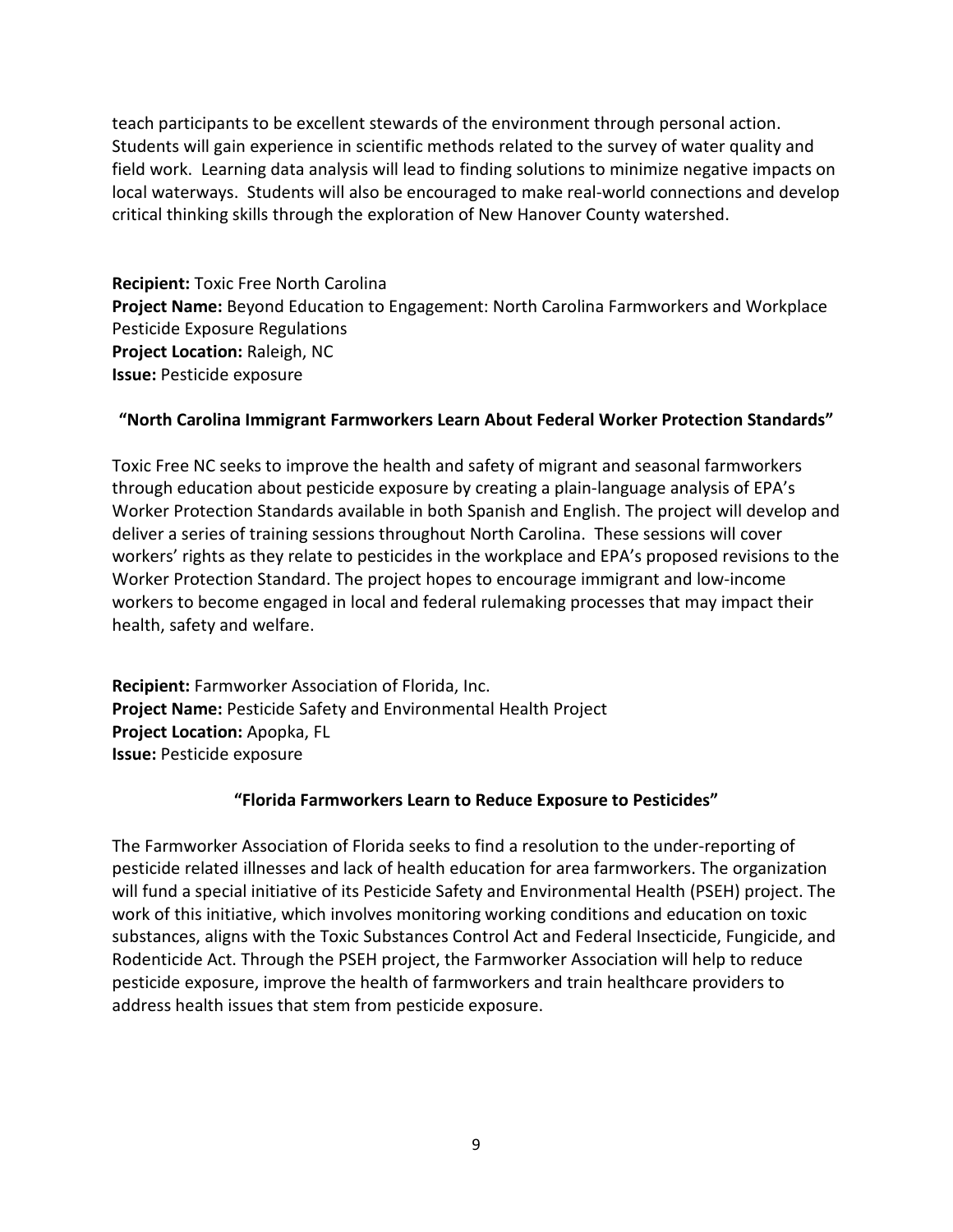**Recipient:** Museum of Science, Inc. **Project Name:** Hydroponic Urban Garden Project **Project Location:** Miami, FL **Issue:** Urban gardens, healthy foods

#### **"Environmentally-friendly Gardens Promote Healthy Eating Habits for Urban Youth"**

The Museum of Science will support a Hydroponic Urban Garden (HUG) Project designed to raise awareness regarding healthy eating in Miami's ethnically-diverse Coconut Grove/Coral Way community. The HUG Project will highlight the broad environmental benefits of urban hydroponic systems as well as the nutritional benefits derived from incorporating more fresh produce into urban diets. The Museum of Science will develop a field trip curriculum focused on a hands-on learning approach. By establishing hydroponic gardens at five local elementary schools, the HUG Project will educate young people, area schools and families about viable alternatives to the potentially-harmful fertilizers and pesticides used in modern industrial agriculture.

# **Region 5**

**Recipient Name:** Youngstown Neighborhood Development Corporation **Project Name/Title:** Neighborhood Lead Survey and Education Program **Project Location:** Youngstown, OH **Issue:** Lead exposure

## **"Project Focuses on Lead Education for Youngstown Residents"**

This project will address the need for community education about the risks and sources of lead exposure in children while also addressing lead exposure from dilapidated housing conditions. The project will test for lead and other contaminants left in the soil by residential demolition. Residents of the City of Youngstown will perform outreach to connect neighbors with programs and services that can help them abate dangerous lead conditions in their homes. This project will also provide soil testing for neighborhood vacant lots in an effort to identify lead hot spots and assist community groups in planning gardens and other vacant land reuse projects.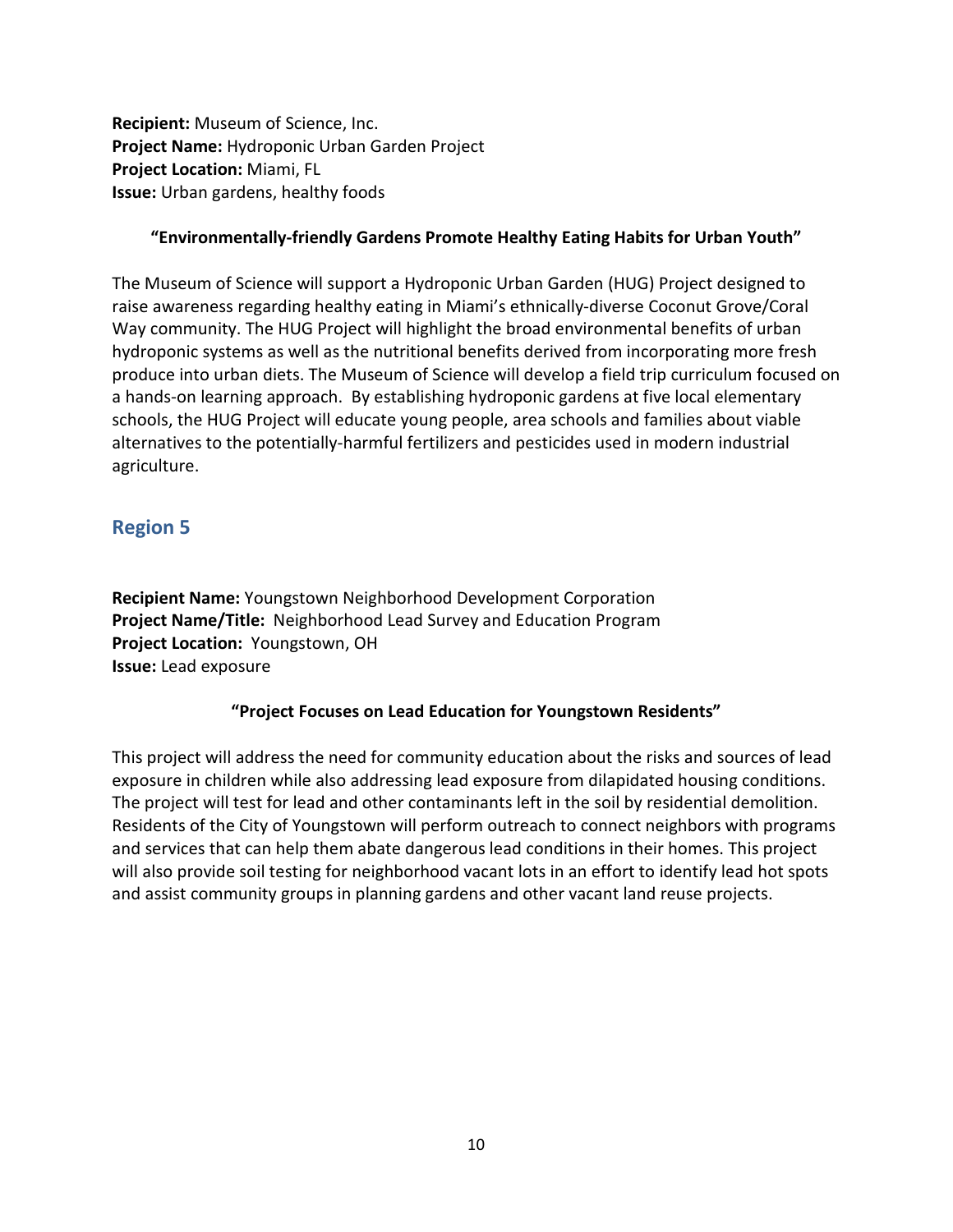**Recipient Name:** Metropolitan Tenants Organization **Project Name/Title:** The Suburban Cook County Healthy Homes Network (SCCHN) **Project Location:** Cook County, IL **Issue:** Chemical exposure

#### **"Low-income Cook County Residents Empowered by Healthy Homes Initiative"**

The SCCHHN will take proven healthy housing methods into impoverished areas of suburban Cook County, Illinois by creating a regional network of health care providers, housing advocates, and other social service providers. The project will work to improve the lives of tenants by educating and empowering them to have a voice in decisions that affect their ability to live in safe, decent, and affordable housing. Area families will be provided with a variety of tools and services including information about home-based health hazards, a healthy home inspection and training in identifying health hazards such as lead paint, mold and household pests.

**Recipient Name:** Pokagon Band of Potawatomi Indians **Project Name/Title:** *Ezh N'bamendamen Nibi* (How We Think About Caring For the Water) **Project Location:** Pokagon, MI **Issue:** Water quality

## **"Youth Work to Clean and Restore Tribal Waterways"**

The Pokagon Band Department of Natural Resources, in partnership with the Pokagon Band Department of Education, will train tribal youth ages kindergarten through 12th grade on the cultural importance of water, water pollution, natural purification methods, and the current state of tribal waters. Students will also investigate the extent to which non-traditional practices have polluted tribal waters, monitor tribal water resources, and provide recommendations to the Tribal Council on the prevention, reduction, and elimination of pollution in tribal water. Kindergarten – 6th graders will investigate the importance of clean water to humans, fish, and wildlife and will educate the community through artwork on the causes, effects, prevention, and elimination of water pollution.

**Recipient Name:** Hoosier Environmental Council, Inc. **Project Name/Title:** Community Assistance for Sustainable Livestock Farming **Project Location:** Carroll, Decatur, Jay, Kosciosko, Randolph, Wabash, and White counties, IN **Issue:** Sustainable agriculture, water quality

## **"Local Communities Empowered to Speak Out Against Pollution"**

The Hoosier Environmental Council's (HEC) project will empower local communities to address pollution impacts caused by nearby concentrated animal feeding operations (CAFOs). The HEC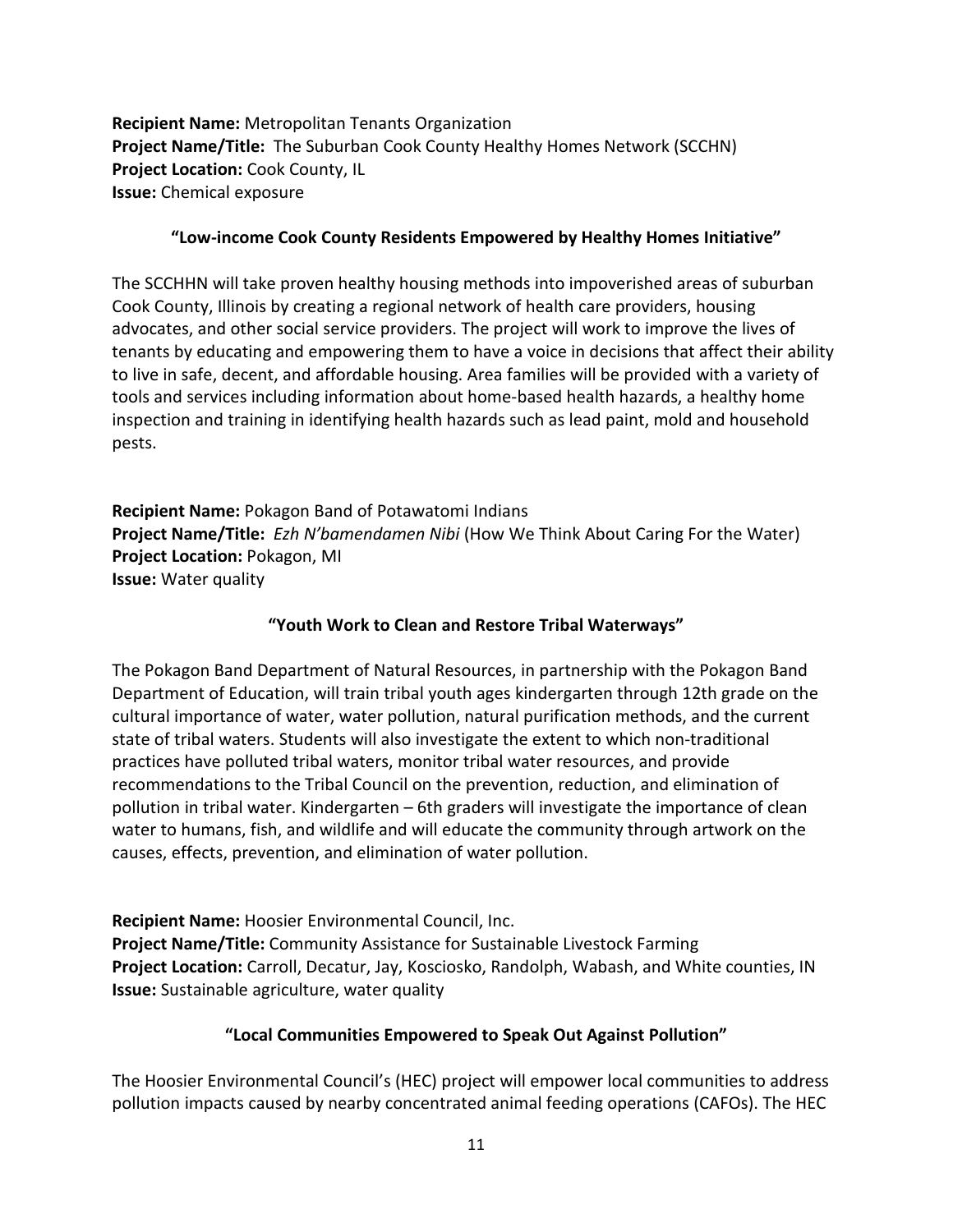will educate residents on how to become actively and meaningfully involved in environmental permitting, compliance and enforcement, zoning, land use, and open government processes applicable to existing and proposed new CAFOs. The project will also provide information about water pollution and human health impacts associated with CAFOs, offer solutions to address those impacts, and explore legal and regulatory requirements applicable to CAFOs.

**Recipient Name:** Ohio Environmental Council **Project Name/Title:** Understanding Deep Shale Gas Drilling and Water Quality Concerns in Appalachian Ohio **Project Location:** Appalachia, OH **Issue:** Water quality

## **"Ohio Environmental Council Educates Citizens on Possible Impacts of Deep Shale Drilling"**

The Ohio Environmental Council will plan, coordinate and execute two "Fracking 101" trainings and two citizen town hall meetings in Appalachian Ohio designed to educate citizens on the possible public health and environmental impacts of deep shale drilling and to give those citizens access to decision makers. Trainings will address four key topics including testing drinking water, examining state regulations governing fracking, farm and landowner issues and possible health implications of fracking.

# **Region 6**

**Recipient:** Atchafalaya Basinkeeper, Inc. (ABK) **Project Name:** Atchafalaya Basin Environmental Stewardship and Community Empowerment Program **Project Location:** Baton Rouge, LA **Issue:** Water quality, wetland protection

## **"Environmental Stewardship and Community Empowerment"**

ABK will develop a stewardship program for community stakeholders to improve water quality and decrease industrial pollution, including litter and wetland loss in the Atchafalaya Basin. The program will provide training workshops focused on teaching fishermen and other users of the basin effective monitoring and reporting methods for possible violations of Section 404 of the Clean Water Act. The project will also educate residents on alternative ways to eliminate trash, reduce dumping in the Basin and educate fishermen on the impacts of littering. A network of concerned citizens and commercial fishermen will be created to monitor the waterways in an effort to work with local governments to better protect and improve the water quality and habitat of the Basin. The surrounding residents represent a diverse population such as Frenchspeaking Cajun families, Laotian, African American, Vietnamese, Native American and Hispanic communities.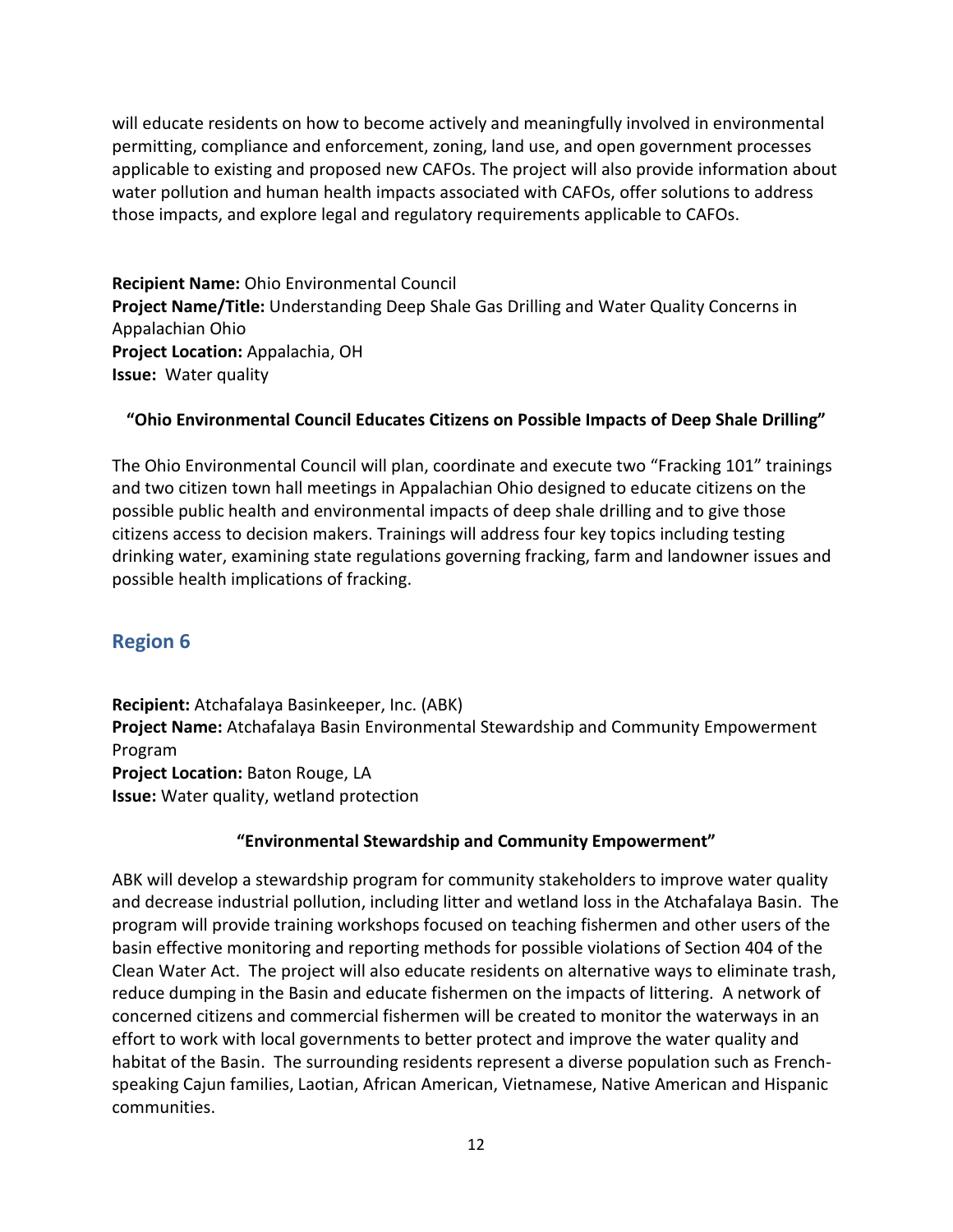**Recipient:** Ben Archer Health Center **Project Name:** Breathe Easy **Project Location:** Hatch, NM **Issue:** Pesticide exposure

#### **"Farmworkers 'Breath Easy' by Learning to Minimize Exposure to Pesticides"**

The Breathe Easy project will provide pesticide training to farmworkers and their families. Through home-based, personalized health education, the project's goal is to minimize exposure of pesticides, allergens and asthma triggers in Luna County, a rural community, populated by predominantly Spanish-only speaking residents. The Breathe Easy Project will educate farmworkers on pesticide safety in the work place and help them understand how to limit exposure of pesticides to their families.

**Recipient:** Chimayo Conservation Corps (CCC) **Project Name:** Empowering Lower Embudo Valley Residents and Youth **Project Location:** Chimayo, NM **Issue:** Air quality, water quality

#### **"Organization Addresses Poor Water Quality in Hispanic Communities"**

Chimayo Conservation Corps (CCC) will conduct a series of workshops to address local environmental and public health concerns associated with impaired water quality. The workshops will focus on ways to reduce sediment from accelerated erosion entering the local streams and the solid waste dumping into the dry washes. The workshops will be held in the Lower Embudo Valley which includes a number of small villages, largely of Hispanic heritage and will feature site tours and presentations focusing on public education. The project will leverage existing community networks and local partnerships to establish a local waste and pollution action team. The project targets community awareness and education on small erosion control techniques, reducing solid waste, and litter in the community.

**Recipient:** Familias Triunfadoras, Inc. **Project Name:** Familias Saludables Project **Project Location:** San Elizario, TX (El Paso County) **Issue:** Air quality, solid waste

#### **"Familias Triunfadoras Seeks to Protect Boarder Families Against Public Health Threats"**

The Familias Saludables Project is a culturally relevant, bilingual outreach and education project that will engage residents of Texas boarder communities and local government in an effort to address environmental concerns affecting the quality of life along the United States-Mexico Boarder region. These threats to human health include poor water quality, illegal dumping of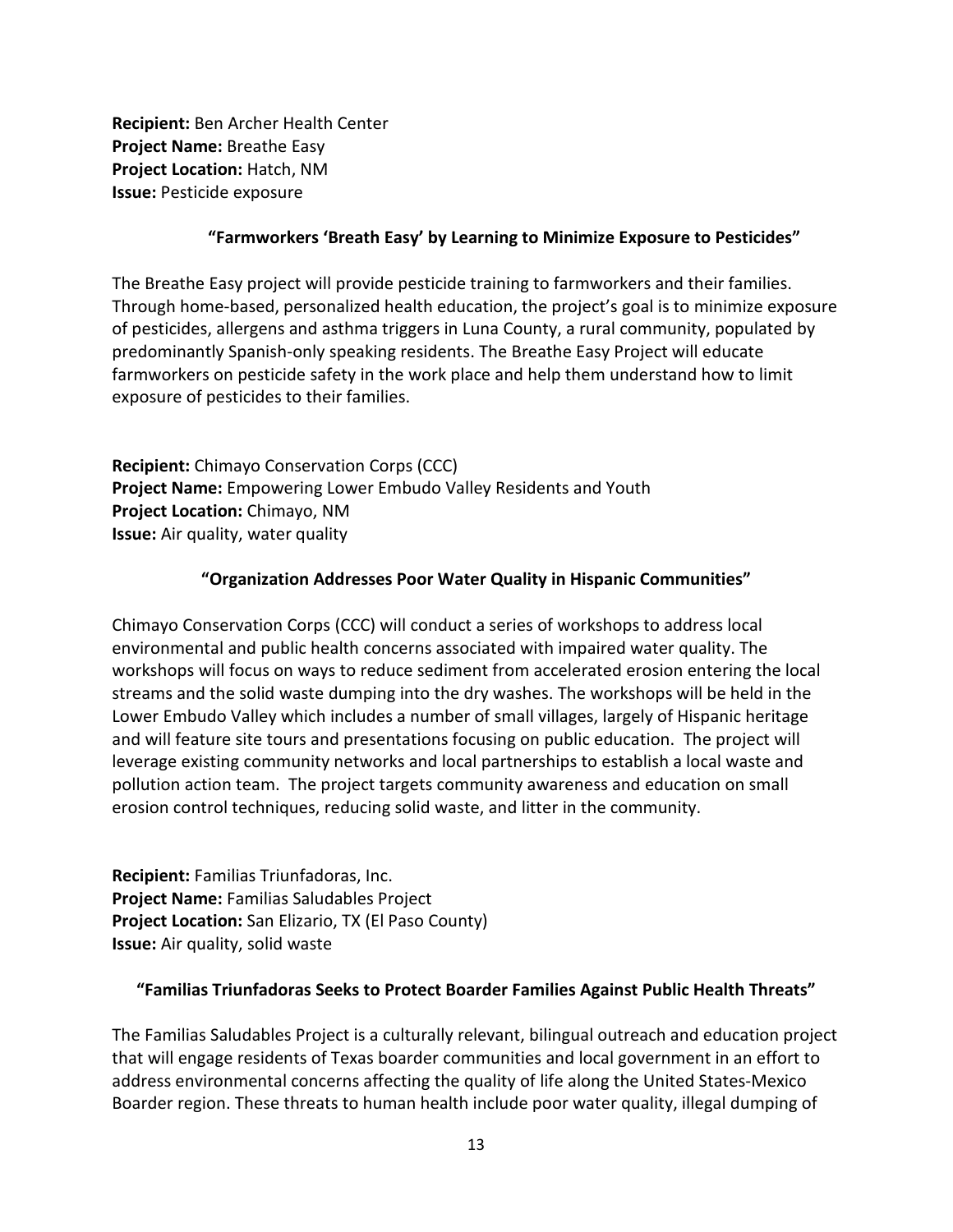wastes and toxic substances and incidents of lead and chemical poisoning. Specifically, the project focuses on communities lacking wastewater utilities and residents living in poor housing conditions constructed from salvaged materials. The project will train and educate residents about various environmental hazards, linking residents to governmental resources to aid in the reporting of illegal dumping and other threats to public health.

**Recipient:** Mossville Environmental Action Now, Inc. (MEAN) **Project Name:** Understanding Environmental Illness: A Community Health and Wellness Workshop **Project Location:** Calcasieu Parish, LA **Issue:** Reducing toxic exposure

## **"Mossville Residents Learn to Reduce Exposure to Toxins"**

MEAN will host workshops which will help residents of Mossville, their physicians and medical providers better understand the connection between exposure to toxic substances and public health. The residents of Mossville live and work within close proximity to more than 14 industrial plants that emit high levels of toxic pollutants. The physicians and health professionals will receive training on how to administer an environmental health assessment which will lead to better diagnoses and treatment of the health impacts experienced by the community. The project will also provide information about the types of health effects that may be a result of exposure to toxic substances and how the community can reduce residents' exposures.

# **Region 7**

**Recipient:** Migrant Farmworkers Project **Project Name:** Proyecto Re-medioambiente ("Environmental Change Project") **Project location:** Kansas City, MO **Issue:** Solid waste, recycling

## **"Environmental Change Project"**

This project will improve the solid waste disposal practices of the local migrant and seasonal farmworker community in Lafayette County, Missouri and expand an existing aluminum recycling project. Through a series of classes, presentations and experiential learning, the community will learn about the effects of solid waste pollution and the action strategies, including recycling, to mitigate it. Problems associated with solid waste are poorly understood by residents and there is not currently a viable, adequate system for recycling.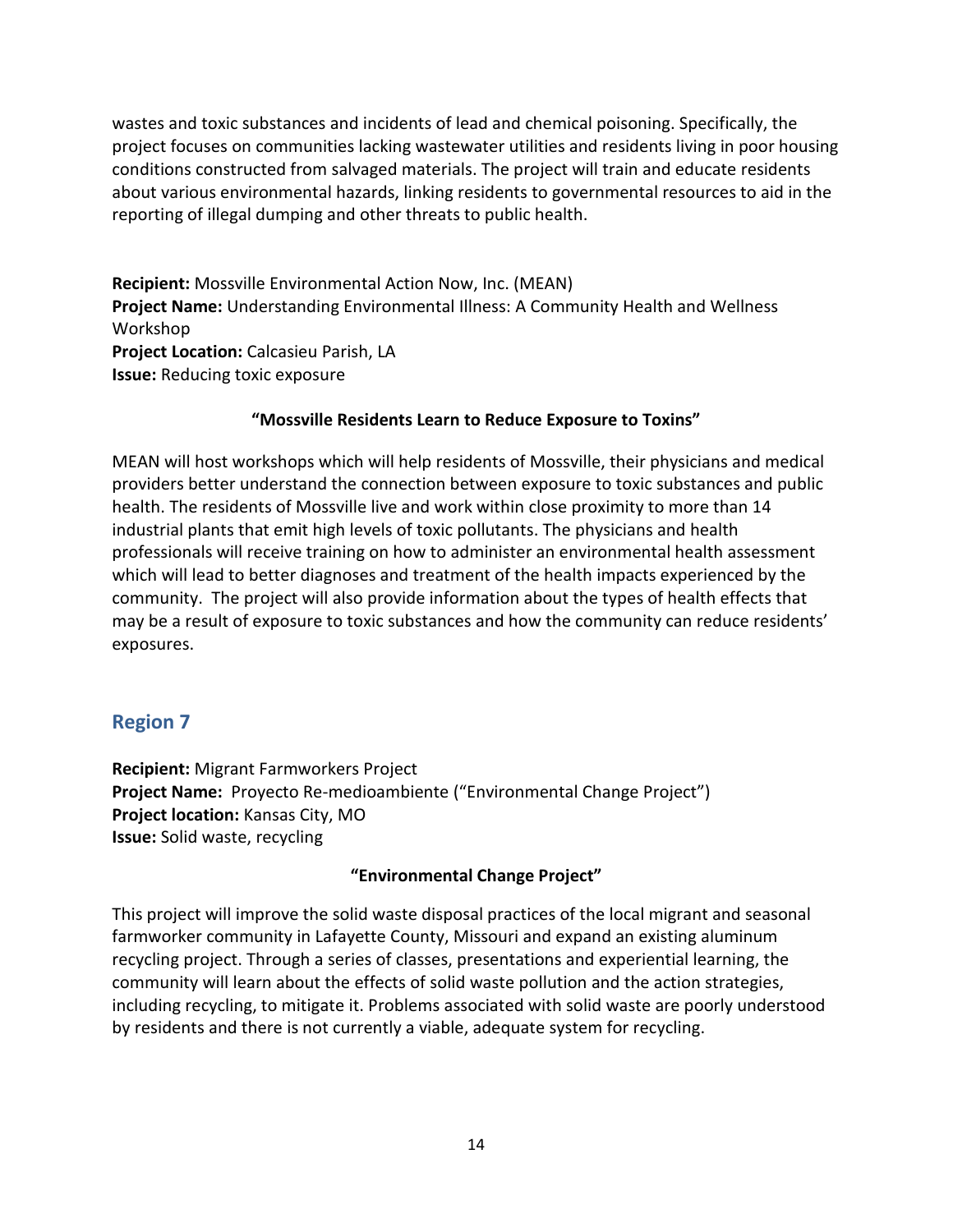**Recipient:** Iowa Consortium for Comprehensive Cancer Control **Project Name:** Radon-Free Homes Initiative **Project location:** Des Moines, IA **Issue:** Toxic substance, exposure reduction

#### **"Project Addresses Radon Exposure in Local Neighborhood"**

The Iowa Consortium for Comprehensive Cancer Control seeks to facilitate community efforts to reduce residential exposure to radon in the Drake Neighborhood in Des Moines, Iowa. The average indoor radon level in Iowa is six times higher than the national average. Indoor radon exposure is a particular threat to the health of Iowans. This project will facilitate community forums, provide radon education, and distribute approximately 1,000 educational brochures. It also will provide radon testing to the occupants of 48 housing units, and coordinate radon control services for homes with radon levels above the EPA's designated safety threshold. Lowincome home owners and renters often lack the awareness and resources to test for radon in their homes.

**Recipient:** Kickapoo Tribe in Kansas **Project Name:** Plugging Abandoned Wells on the Kickapoo Watershed **Project location:** Horton, KS **Issue:** Water quality, groundwater protection

## **"Tribe Works to Close Hazardous, Abandoned Wells"**

The purpose of this project is to close and "plug" abandoned wells in the Kickapoo Watershed. Closing abandoned wells will reduce the amount of contaminants that enter the groundwater as surface runoff into the open wells. Educational and outreach materials will also be used to increase the community members' awareness of groundwater contamination. The Kickapoo Tribe has recorded elevated levels of E.Coli bacteria and nitrates in the groundwater.

**Recipient:** Highway 63 Gateway Community Development Corporation **Project Name:** ReNew Chamberlain Neighborhood **Project location:** Waterloo, IA **Issue:** Pollution protection, redevelopment

## **"Organization helps Community Focus on Sustainable Redevelopment"**

The Highway 63 Gateway Community Development Corporation project will work towards addressing the environmental and public health issues affecting the neighborhoods surrounding a 22-acre former manufacturing site in Waterloo, Iowa. The project will focus on helping the affected community plan a redevelopment strategy including an appropriate re-use for the site based on existing conditions. It will also educate the neighborhoods surrounding the site through the dissemination of information and sustainable redevelopment planning initiatives.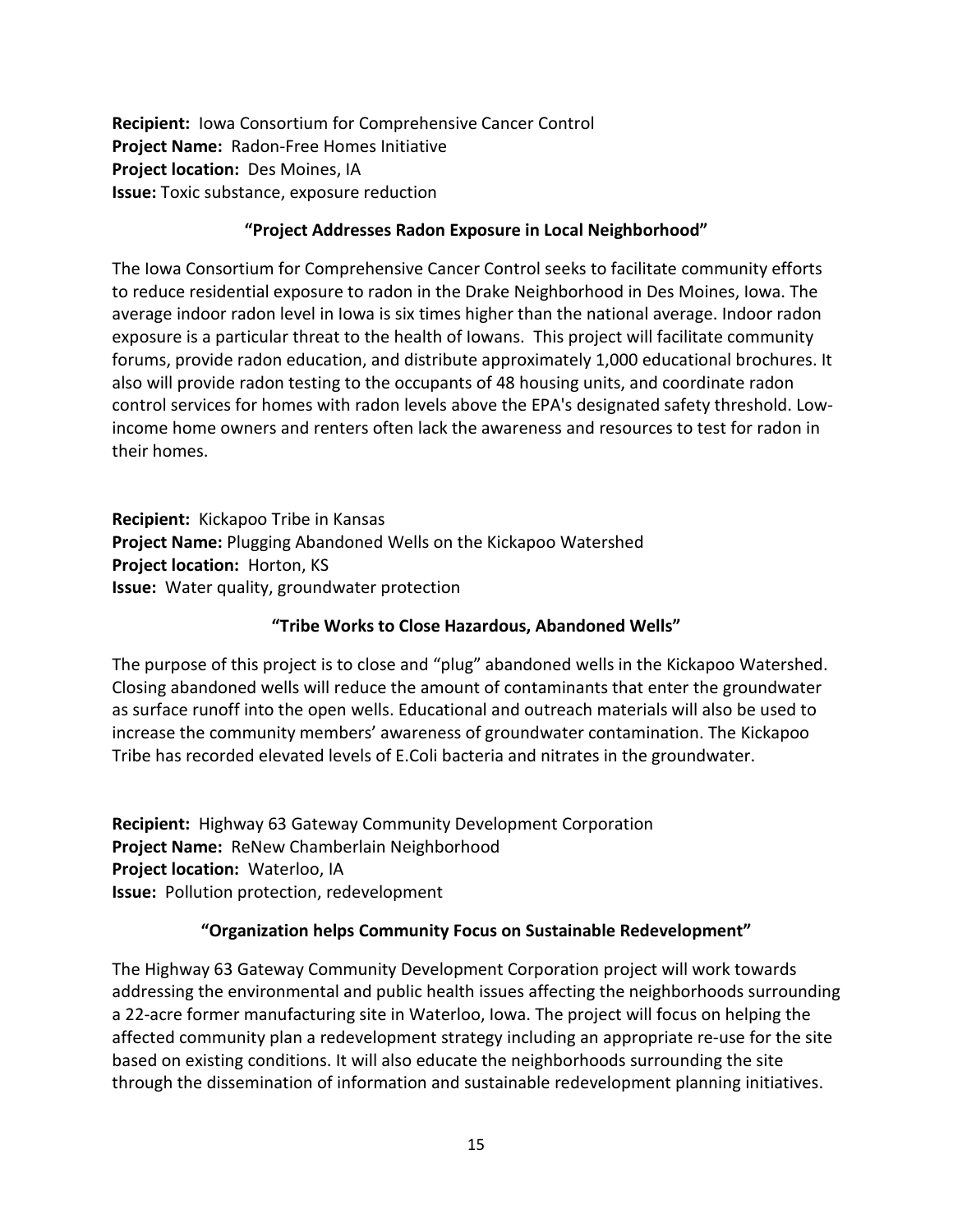The Development Corporation will also assist residents to better understand their rights in regards to contamination exposure.

**Recipient:** Nebraska Families Collaborative (NFC) **Project Name:** Fostering Healthy Homes Project **Project location:** Boys Town, NE **Issue:** Lead exposure prevention

# **"Foster Families Educated on Prevention of Lead Poisoning"**

The project will identify and reduce the incidents of lead poisoning in foster homes by implementing a three pronged approach: 1) "Healthy Home Assessments" will be offered to 445 foster families residing in four high lead concentration zip code areas; 2) environmental hazards education will be offered to 130 staff in nine foster care agencies, 220 NFC staff, and 1,379 foster homes where NFC case manages children; and 3) environmental hazards education will be offered to families in the general community who reside in the four high lead-level concentration zip code areas, as well as, other families residing in low income, underserved communities in Douglas and Sarpy Counties who may be at high risk for environmental hazards. Over 200 children are poisoned by lead in Omaha each year as a result of interior lead-based paint hazards. Families will be educated on problems in their homes and provided information and referrals for services through the Omaha Healthy Kid Alliance.

# **Region 8**

**Recipient:** Citizens for Clean Air in Pueblo **Project Name:** The PuebloCARES Healthy Homes Initiative (PHHI) **Project Location:** City and County of Pueblo, CO **Issue:** Toxic substances, air quality

## **"Pueblo Residents Prevent Health Risks Through Education"**

The PuebloCARES Healthy Homes Initiative (PHHI) will educate community members to reduce exposures to toxic chemicals and indoor air pollutants. This project will provide resources and education to low-income, minority residents in an effort to prevent and help alleviate threats to public health. By introducing a complete Healthy Homes concept through a series of community presentations in the city and county of Pueblo, residents will learn to assess their indoor air quality, analyze health and safety hazards, and report and address exposure to toxic substances. Residents will also be educated on how to prevent health risks through safe and low-cost maintenance and sanitary practices.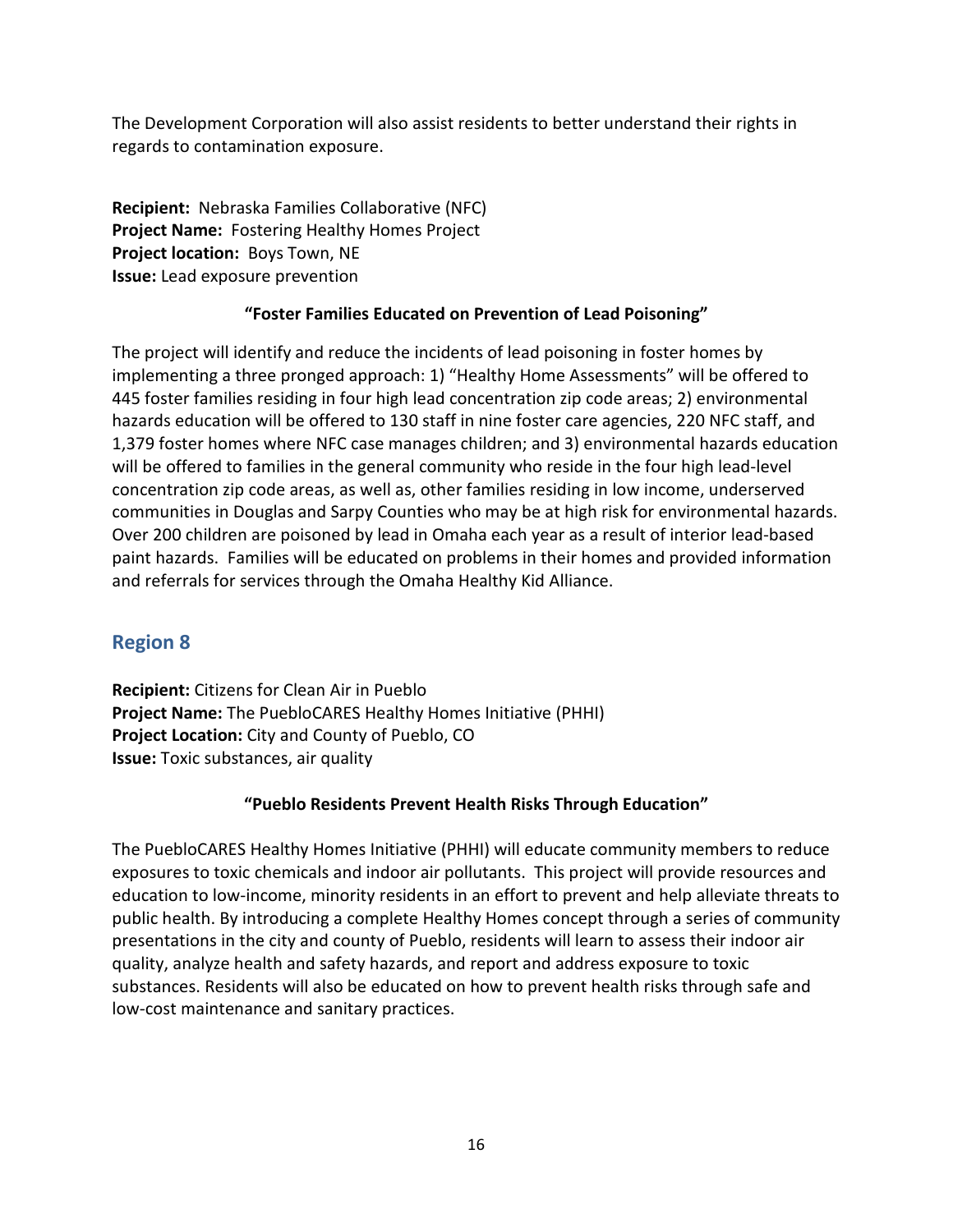**Recipient:** Conejos County Clean Water **Project Name:** Health and Environment Launch Project **Project Location:** Conejos County, CO **Issue**: Clean air

#### **"Organization Works to Establish Community-based Air Monitoring Station"**

The project will establish an air monitoring station that will have the ability to collect toxic particulate matter for laboratory analysis. The project will educate and train community members on the air monitoring process and collaborate with partners to analyze the data. This baseline data will be used to enable the community to influence decisions that impact residents' health and the environment in the future. Conejos County Clean Water also seeks to create a baseline data set for environmental and health data in Conejos County. Environmental data will be collected on the quality of ambient air, water, soil, and health in Conejos County. Health data collected will focus on degenerative diseases such as reproductive cancer and asthma.

**Recipient:** Environmental Learning for Kids **Project Name:** Environmental Learning for Kids' Youth in Natural Resources – Our Water, Our Air **Project Location:** Denver, CO **Issue:** Air and water quality

## **"Youth Learn Environment Responsibility through Nature-based Training"**

Environmental Learning for Kids will educate youth on local clean water and air impacts through outdoor and nature-based activities. Local youth will participate in activities including outdoor and nature-based education relating to local causes, effects, extent, prevention, reduction, and elimination of water and air pollution. This project also aims to educate the community about environmental justice issues and build consensus through youth-led community forums in low-income and minority communities in metropolitan Denver.

**Recipient:** The Utah Society for Environmental Education **Project Name:** Understanding and Engaging in Community Driven Environmental Justice **Project Location:** Rose Park Community, Salt Lake City, UT **Issue:** Air and water quality, toxic substances, and waste management

## **"University Students Partner with Communities to Promote Environmental Justice"**

This project educates University of Utah students interested in environmental justice to respond to pollution problems. The goal will be accomplished through the following actions: (1) providing a greater understanding of environmental justice by creating an environmental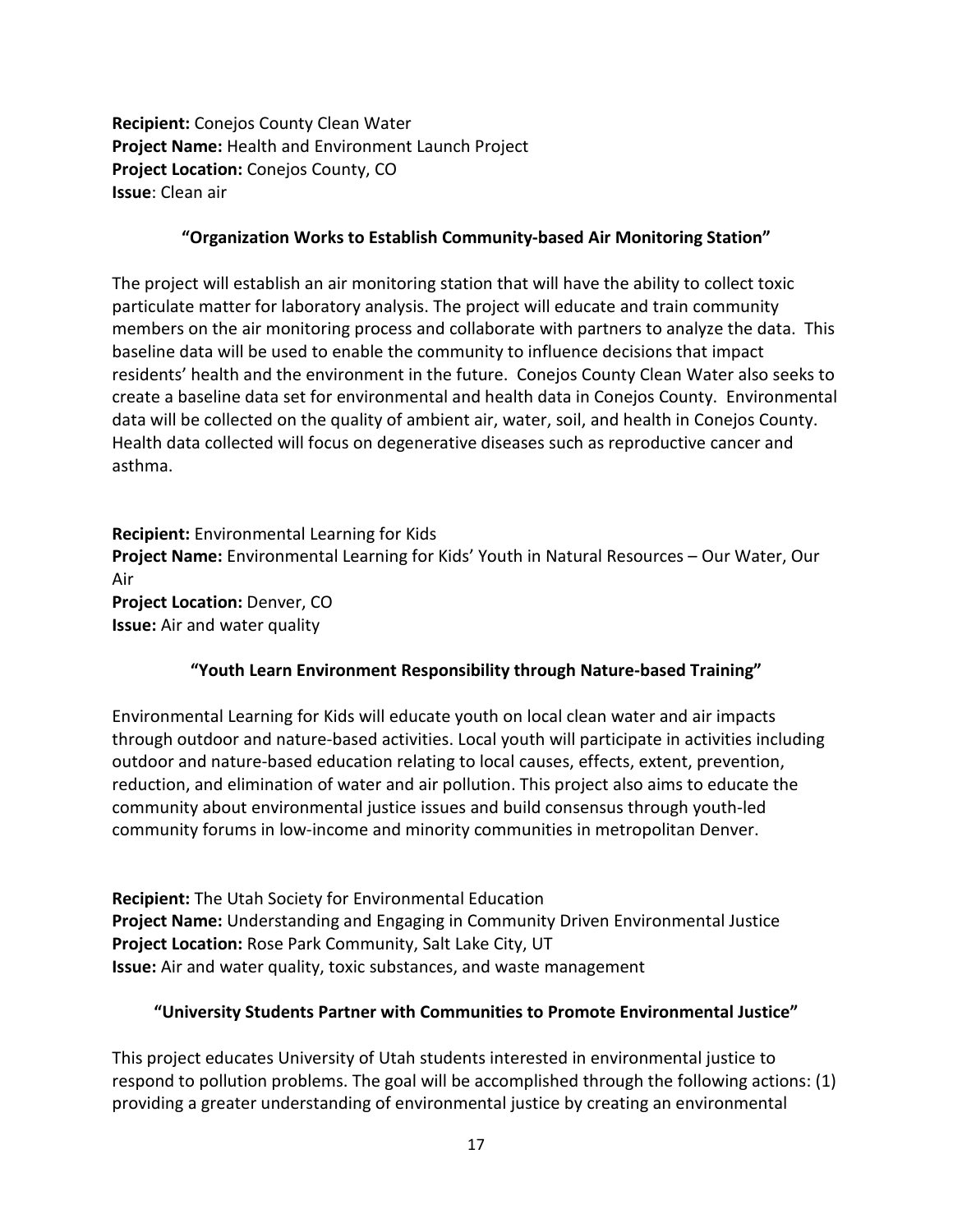justice simulation program; (2) engaging University of Utah graduate students in the analysis of previously conducted Rose Park needs assessments that will shape service learning projects; (3) engaging undergraduate students in service learning opportunities based on the needs assessment analysis; (4) ensuring the longevity of serving community needs by creating lasting partnerships between local service providers and students.

# **Region 9**

**Recipient:** Center for Race, Poverty and the Environment **Project Name:** Leadership Development Institute: Growing Leaders for a Healthy San Joaquin Valley **Project Location:** Allensworth and Wasco, CA **Issue:** Air quality, access to healthy foods

# **"Residents of San Joaquin Valley Gain Increased Access to Healthy Foods"**

The Center for Race, Poverty and the Environment Leadership Development Institute will focus on building community skills that teach residents how to access and participate in local decision-making on issues impacting the community's health. The project will provide training on environmental laws, the regulatory process and environmental health policy in the San Joaquin Valley. The Institute will also assist in establishing sustainable, organic community farms to increase access to healthy food. The Valley is home to high rates of air pollution from pesticides, transport and confined animal feeding operations as well as soil and water contamination from industrial farming and waste dumping.

**Recipient:** Fresno Metropolitan Ministry **Project Name:** Building Community Capacity to Address Environmental Health Hazards in Fresno County **Project Location:** Fresno, CA **Issue:** Pollution exposure, environmental hazards

## **"Fresno County Residents Learn to Report Environmental Hazards"**

The Fresno Metropolitan Ministry will help community members in Fresno County to better understand their disproportionate exposure to multiple environmental harms through a series of workshops and presentations during community meetings. As a result, the communities will learn about the health impacts of environmental hazards, existing laws designed to mitigate exposure and how to recognize and report violations. The project will also establish the Fresno Environmental Reporting Network (FERN) website, a countywide community friendly site that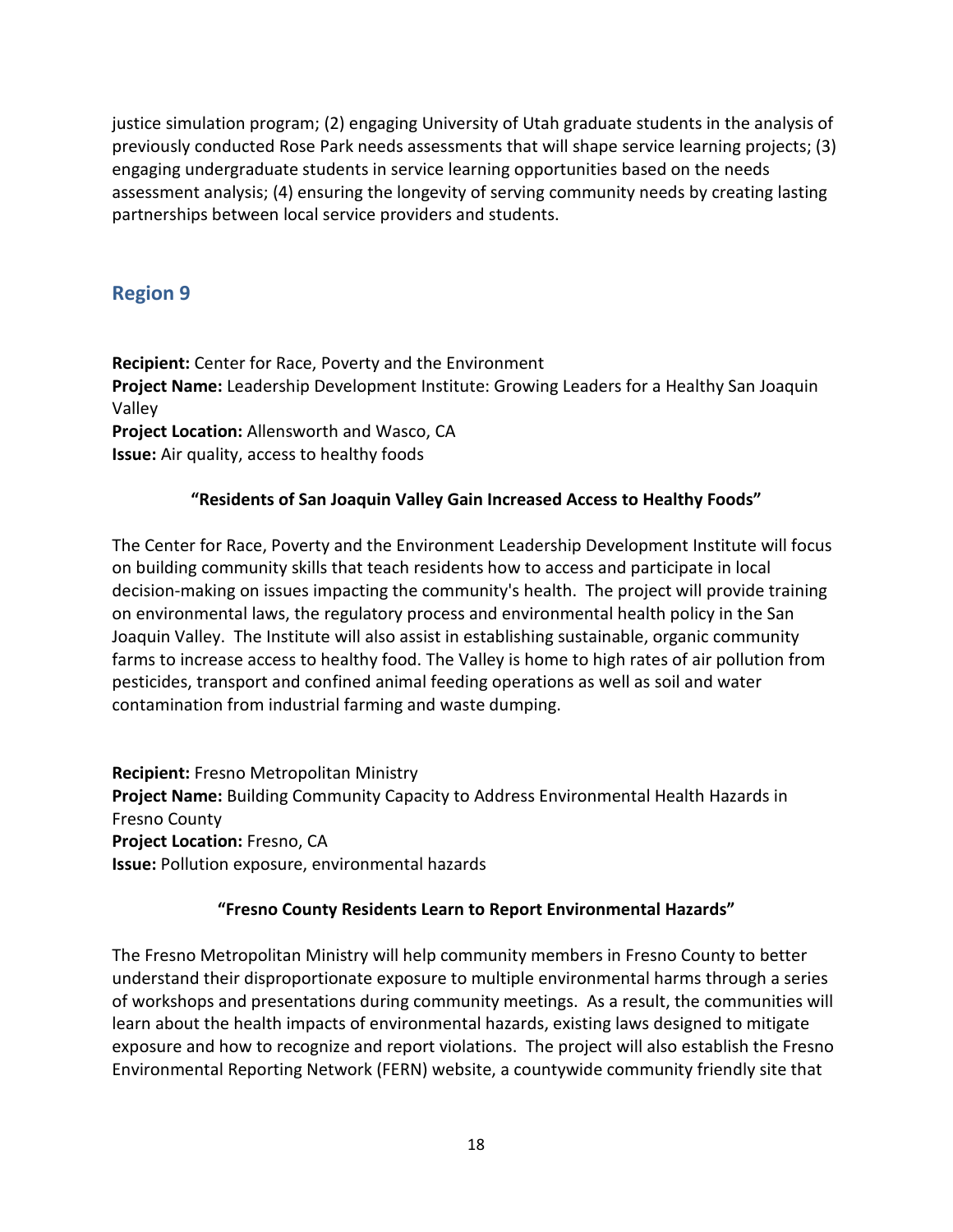allows residents to report environmental hazards and allows the responsible local and state agencies to investigate potential violations.

**Recipient:** East Bay Asian Local Development Corp **Project Name:** Empowering Community Members to Address Air Pollution in their Community **Project Location: Oakland, CA Issue:** Air quality

# **"Chinatown Community Examines Link between Air Quality and City Planning"**

The East Bay Asian Local Development Corp. (EBALDC) will empower community members to address environmental and public health issues associated with planned local development projects. The project will engage community members in the process of collecting local data on air quality to better illustrate the potential impacts that planned development and resulting increases in traffic will have on the area. The project will develop a Chinatown Community Platform to articulate the community's health priorities around air pollution and establish criteria for future development as it relates to traffic, air quality, and neighborhood design.

**Recipient:** The Sierra Fund **Project Name:** Gold County Circuit Rider **Project Location:** Nevada City, CA **Issue:** Toxic exposure

# **"Collaborating to Addresses Mining Pollution in California's Sierra Foothills"**

The Sierra Fund Gold County Circuit Rider will reach out to area health care providers and community leaders in an effort to prevent and mitigate exposure to legacy mining toxins such as mercury, arsenic, lead and asbestos in California's Sierra Nevada. The workshops and training will present information about mercury in fish and findings about other toxins in mine tailings. There will also be information about potential health impacts and measures to reduce exposure. Community residents, health professionals, tribal leaders and scientists will work together through this project to bring information and tools to individuals in the rural Sierra Nevada region of California. The project will conduct outreach in four communities by providing residents with educational materials including data analyses to address legacy mining pollution in the region.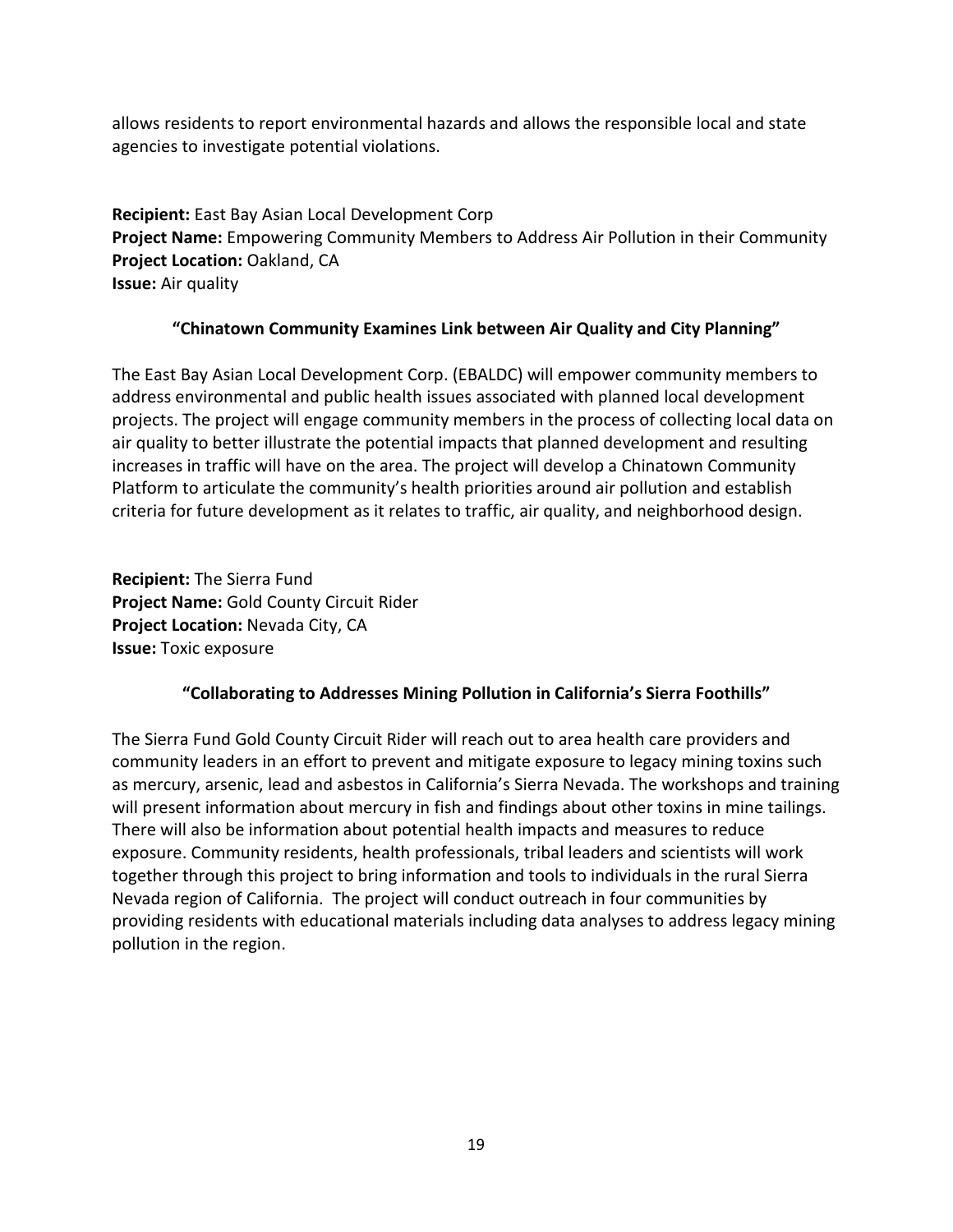**Recipient:** Boat People SOS, Inc. **Project Name:** Community Awareness Campaign on Occupational Safety **Project Location:** Westminister, CA **Issue:** Chemical exposure

#### **"Creating a Healthy and Safe Environment in Nail Salons"**

Boat People, SOS (BPSOS) will use a multi-pronged approach to addressing the environmental and public health threats posed by hazardous work practices in nail salons. The project will educate health providers, regulators, salon owners and technicians, and community leaders about safe practices and health impacts associated with exposure to chemicals in salon products. The organization will also examine ways to reduce exposure to these toxins. The program design will include four types of activities: (1) community outreach using the mass and small media, (2) training workshops for nail salon owners and workers, (3) technical assistance for both workers and employers exposed to workplace hazards, and (4) building long-term capacity for salon owners and technicians to be involved in local and federal decision making processes.

# **Region 10**

**Recipient:** Immigrant Refugee Community Organization (IRCO) **Project Name:** Empowering African Communities to Reduce Exposures to Environmental Health Hazards **Project Location:** Portland, OR **Issue:** Pesticide exposure

## **"Immigrant Community Learns Chemical Safety"**

The Immigrant Refugee Community Organization (IRCO) will work to reduce environmental exposure to harmful toxic cleaning chemicals and residential exposure to pesticides for the growing number of African immigrants and refugees living in the Portland, Oregon metropolitan area. Multilingual, multicultural staff from the IRCO, experts, and project partners, will take a "train-the-trainer" approach to provide community leaders from smaller ethnic organizations, such as Burqaa Lami Oromo Community Organization, Burundian Community Association, and Liberian Community Association, with the necessary information and tools to take ownership and thereby improve the health of their families and community. Trained community leaders will engage African families in culturally and linguistically sensitive problem-solving activities at community workshops introducing them to risks associated with over-the-counter products commonly sold and used in the U.S.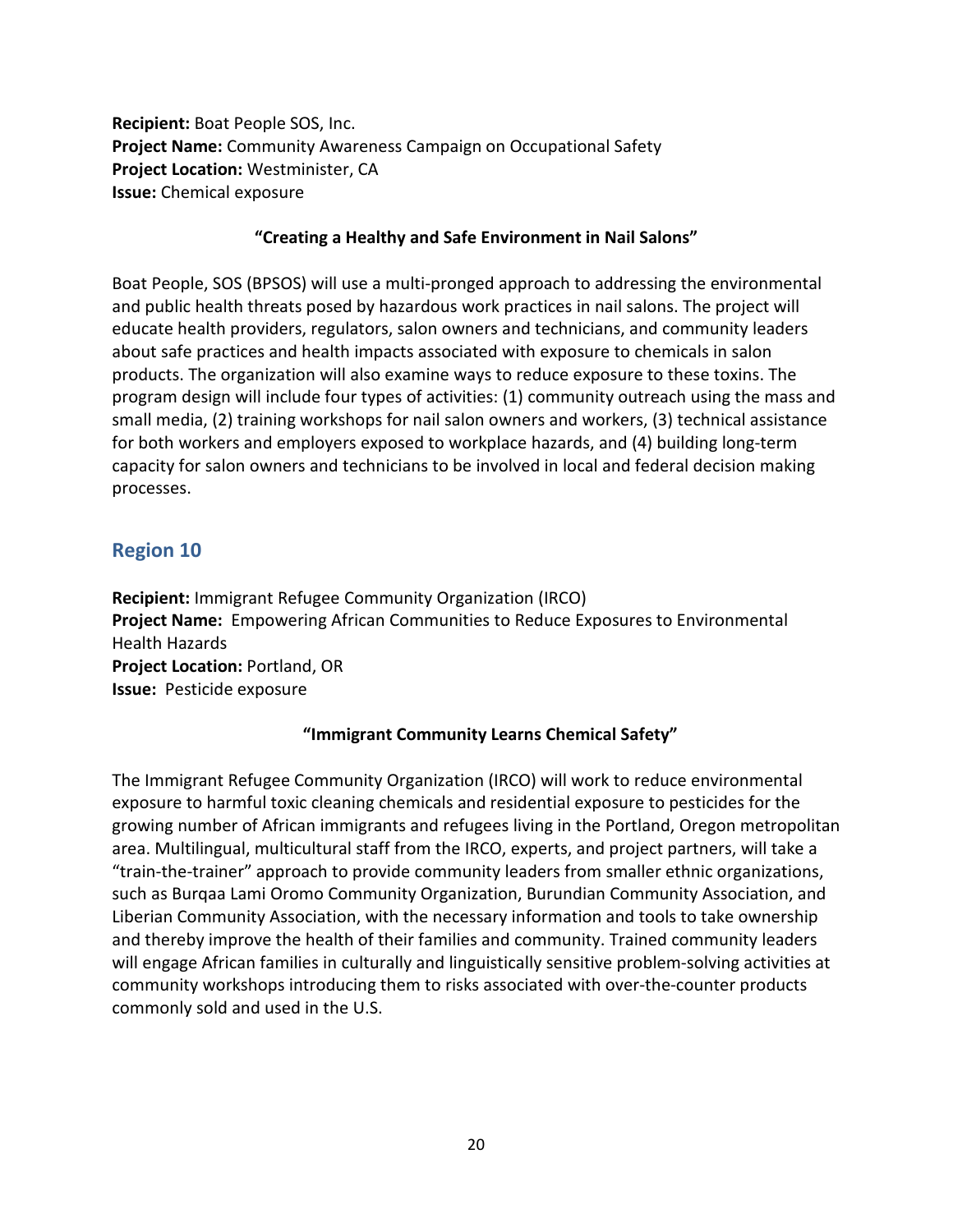**Recipient Name:** OPAL Environmental Justice Oregon **Project Name/Title:** Portland Air toxics Environmental Justice Solutions Project **Project Location:** Portland, OR **Issue:** Clean Air

## **"OPAL Addresses Pollution Risk in Low Income Communities"**

This project will incorporate community-based participation and scientific research to identify and prioritize risks from hazardous air toxins that disproportionately impact low-income, minority communities in metropolitan Portland, Oregon. OPAL will work to educate community members on air quality standards, awareness of air pollution and land use through trainings and surveys focused on the Oregon Department of Environmental Quality's environmental justice disparate impact analysis which showed that communities of color and low-income communities are disproportionately impacted by air toxics in the Portland area. OPAL will conduct outreach to community groups, partners and leaders and facilitate workshops to identify and advance community priorities and air pollution risk reduction strategies.

**Recipient Name:** Seattle Tilth **Project Name/Title:** The Youth Soil and Wetland Restoration Project **Project Location:** Seattle, WA **Issue:** Clean water, solid waste disposal, pesticide exposure

# **"Youth Education Programs Address Environmental Hazards"**

Seattle Tilth and its partners will combine youth employment training with education on environmental justice issues in Southeast Seattle, one of Seattle's poorest and most diverse neighborhoods. This project will use youth development and education programs to help residents reduce their exposure to environmental hazards facing the community. The environmental improvements in the neighborhood will include organic food production and community gardening, wetland restoration, and composting, as well as community outreach and engagement.

**Recipient Name:** Verde **Project Name/Title:** Let Us Build Cully Park **Project Location:** Portland, OR **Issue:** Clean water, solid waste disposal

# **"Cully Park Youth Help Clean Up and Restore Local Park"**

The "Let us Build Cully Park" Project focuses on North East Portland's Cully Neighborhood, which suffers from multiple environmental harms. This project will coordinate outreach and training activities that include a public education program related to the Clean Water Act and